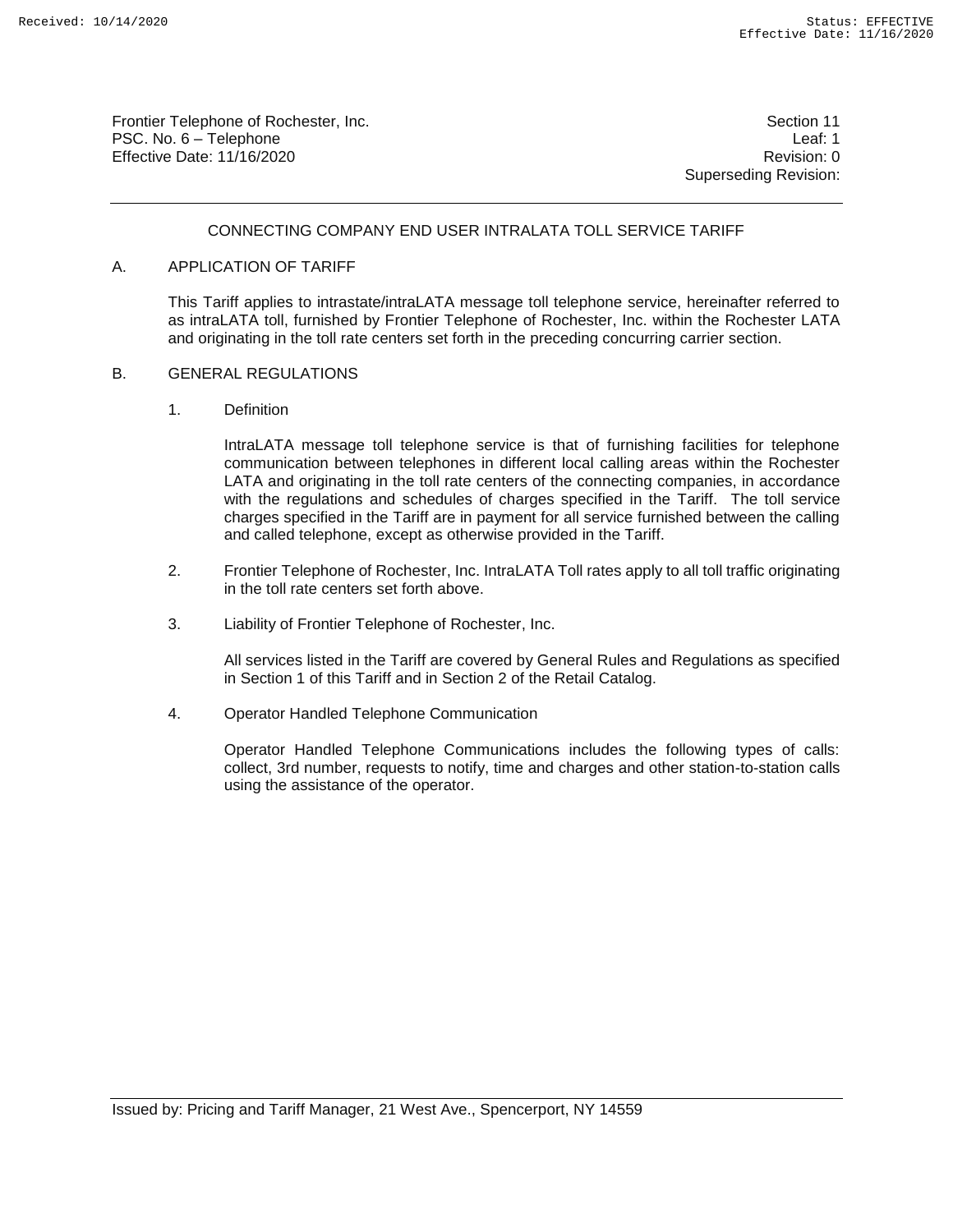Frontier Telephone of Rochester, Inc. Section 11 PSC. No. 6 – Telephone Leaf: 2 Effective Date: 11/16/2020 **Review Accounts** Effective Date: 0

Superseding Revision:

### CONNECTING COMPANY END USER INTRALATA TOLL SERVICE TARIFF

#### B. GENERAL REGULATIONS(Cont'd)

5. Time of Day

The time when connection is established, as provided in D.4.a. following, determined in accordance with the time-standard or daylight saving--legally or commonly in use at the point where the calling station is located, determines whether peak or off-peak rates apply. This rule applies irrespective of the type of call.

When a message is established in one rate period and ends in another, the rate in effect in each rate period applies to the portion of the message occurring within that rate period. In the event that a minute of use is split between two rate periods, the rate in effect at the start of that minute applies.

#### C. BASIS FOR ESTABLISHING RATES

- 1. IntraLATA message toll telephone rates between points (cities, villages or localities) are based on the airline distance between rate centers as established and are listed in H.3. and H.4. following.
- 2. For the purpose of determining airline mileages, vertical and horizontal grid lines have been established across the State of New York. The spacings between adjacent vertical grid lines and between adjacent horizontal grid lines represent a distance of one coordinate unit. This unit is the square root of 0.1 expressed in statute miles (1670 feet).

A vertical (V) coordinate and a horizontal (H) coordinate have been computed mathematically for each rate center from its latitude and longitude location. A pair of V-H coordinates locates a rate center, for determining airline mileages, at a particular intersection of an established vertical grid line with an established horizontal grid line. Included in this are the V and H coordinates for each rate center in the Frontier Telephone of Rochester, Inc. Service Territory.

- 3. The distance between any two rate centers is determined as follows:
	- a. Obtain the V and H coordinates of each rate center by referring to Appendix A.
	- b. Obtain the difference between the V coordinates of the two rate centers. Obtain the difference between the H coordinates of the two rate centers. The resulting mileage is determined by applying the following formula for V and H to the V and H coordinates of the two rate centers:

$$
[(V_1 - V_2)^2 + (H_1 - H_2)^2)] \wedge 5
$$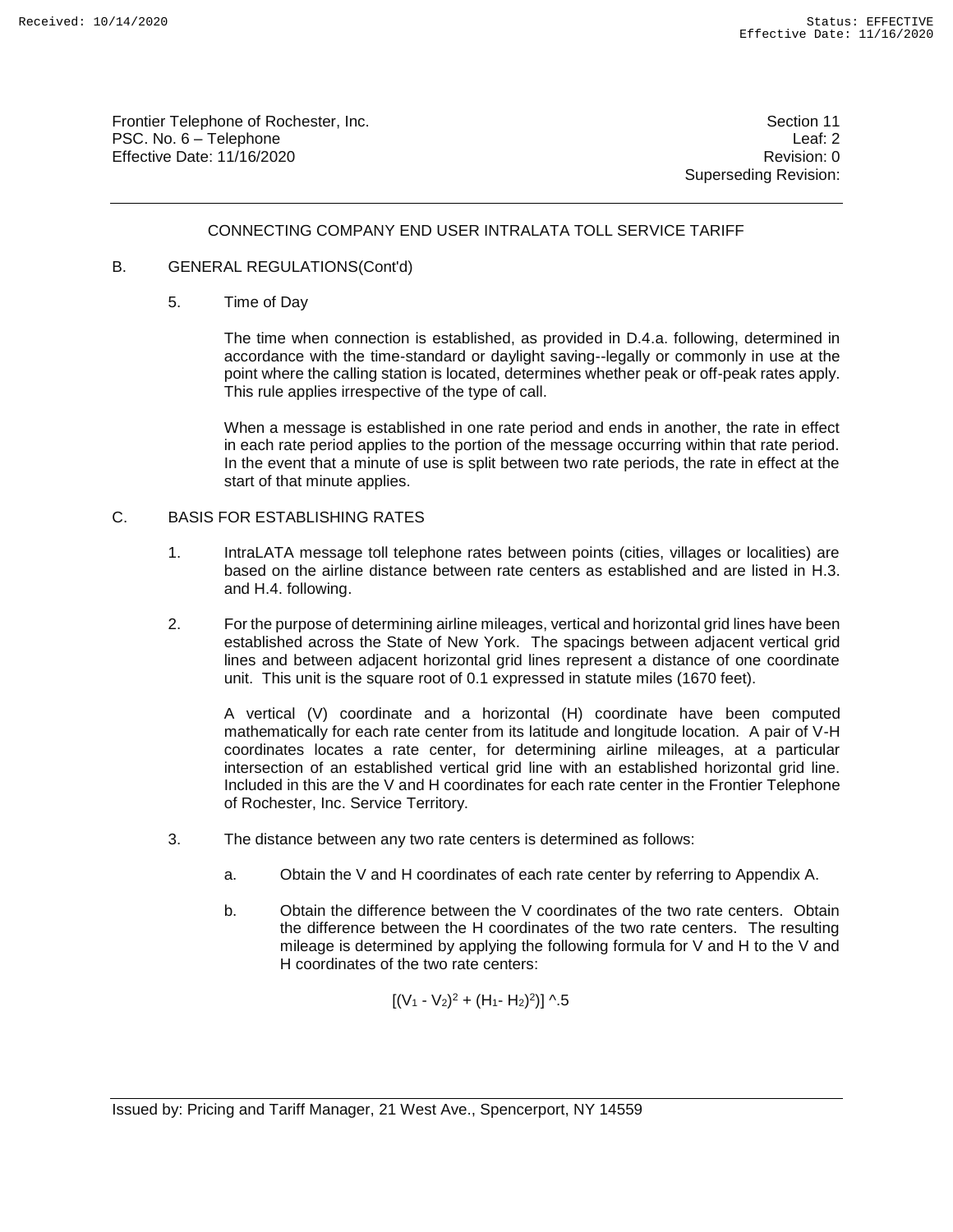Frontier Telephone of Rochester, Inc. Section 11 PSC. No. 6 – Telephone Leaf: 3 Effective Date: 11/16/2020 **Review Accounts** Effective Date: 0

Superseding Revision:

#### CONNECTING COMPANY END USER INTRALATA TOLL SERVICE TARIFF

#### D. DEFINITION OF CLASSES OF SERVICE

1. Classes of Service

Two classes of two-point service are offered, namely, station-to- station service and person-to-person service. The rate application periods for these two classes of service are shown in D.4 following.

a. Station-to-Station Service

Station-to-station service is that service where the person originating the call:

- 1) Dials the telephone number desired, or
- 2) Gives to the Common Carrier operator the telephone number of the desired telephone station or system.
- b. Person-to-Person Service

Person-to-person service is that service where the person originating the call specifies to the Common Carrier operator a particular person to be reached, a particular mobile unit to be reached, or a particular station, department or office to be reached.

When, after the telephone, mobile telephone, or branch exchange system called has been reached and while the connection remains established, the person originating the call requests or agrees to talk to any person other than the person specified, or to any other person or mobile unit to be reached through or to any other station, department or office to be reached, the classification of the call remains person-to-person.

When the person originating the call wishes arrangements made in advance with a particular party, station or mobile unit for the establishment of a connection at a specified time (appointment call) the call is classified as person-to-person.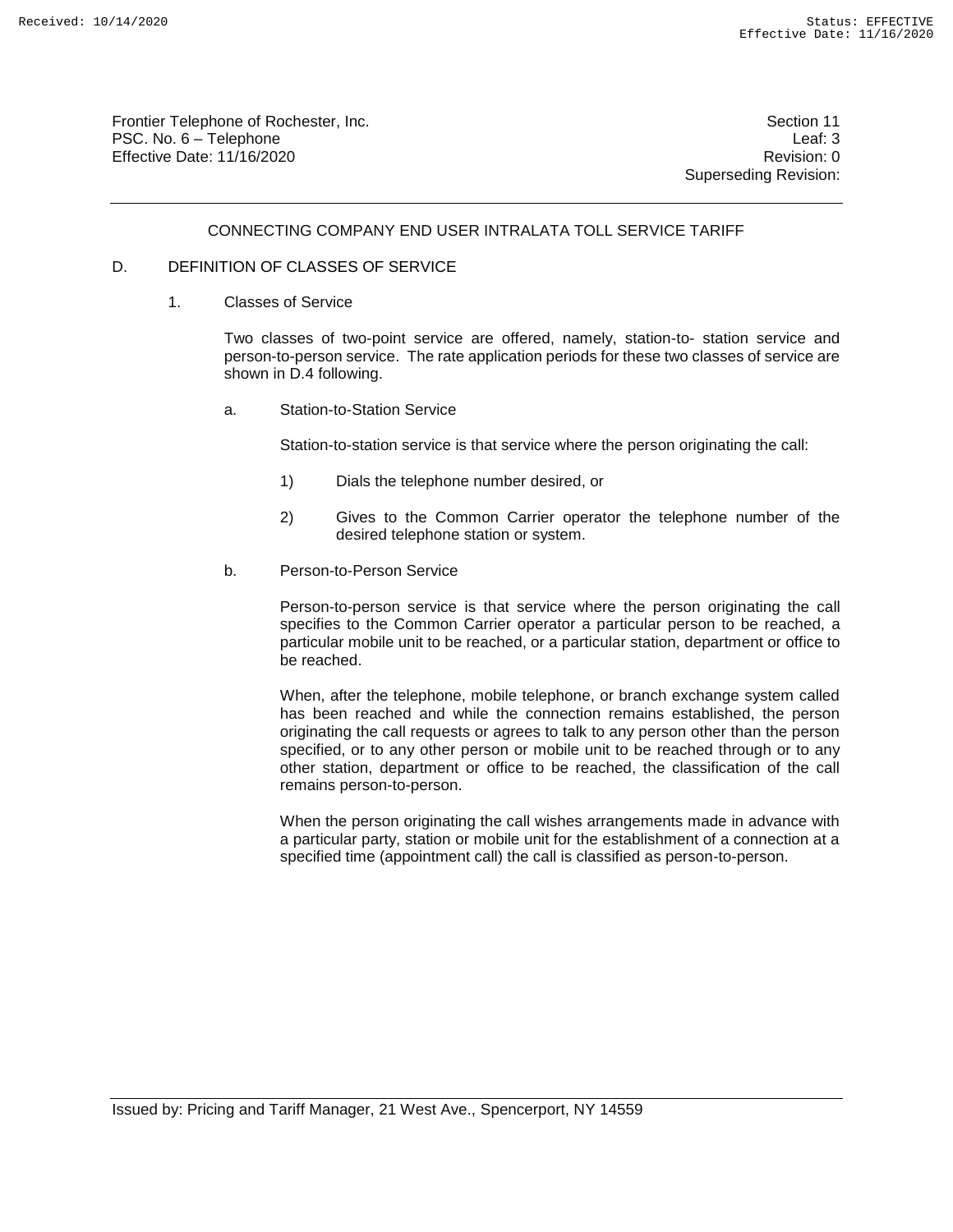Frontier Telephone of Rochester, Inc. Section 11 PSC. No. 6 – Telephone Leaf: 4 Effective Date: 11/16/2020 **Review Account 2018** Revision: 0

Superseding Revision:

#### CONNECTING COMPANY END USER INTRALATA TOLL SERVICE TARIFF

#### D. DEFINITION OF CLASSES OF SERVICE (Cont'd)

2. Collection of Charges

Charges for all classes of telephone calls are billed against or collected from the calling telephone billed number in all cases except under the following conditions:

- a. Charges may be billed against or collected from the called telephone (i.e., charges may be reversed) if the charges are accepted at the called station, except as shown in D.2.d. below.
- b. Charges for station-to-station messages will also be billed against the called station in the case where the called subscriber contracts in advance for special reversed charge toll service.
- c. Charges may be billed to an authorized telephone as determined by Frontier Telephone of Rochester, Inc., other than the telephone originating the call or the telephone where the call is terminated (i.e., charges may be billed to a third number), except as shown in D.2.d. below.
- d. Collect calls to coin telephones or Customer Owned Coin Telephones (COCOTS) and transfers of charges to third telephones which are coin telephones or COCOTS will not be accepted.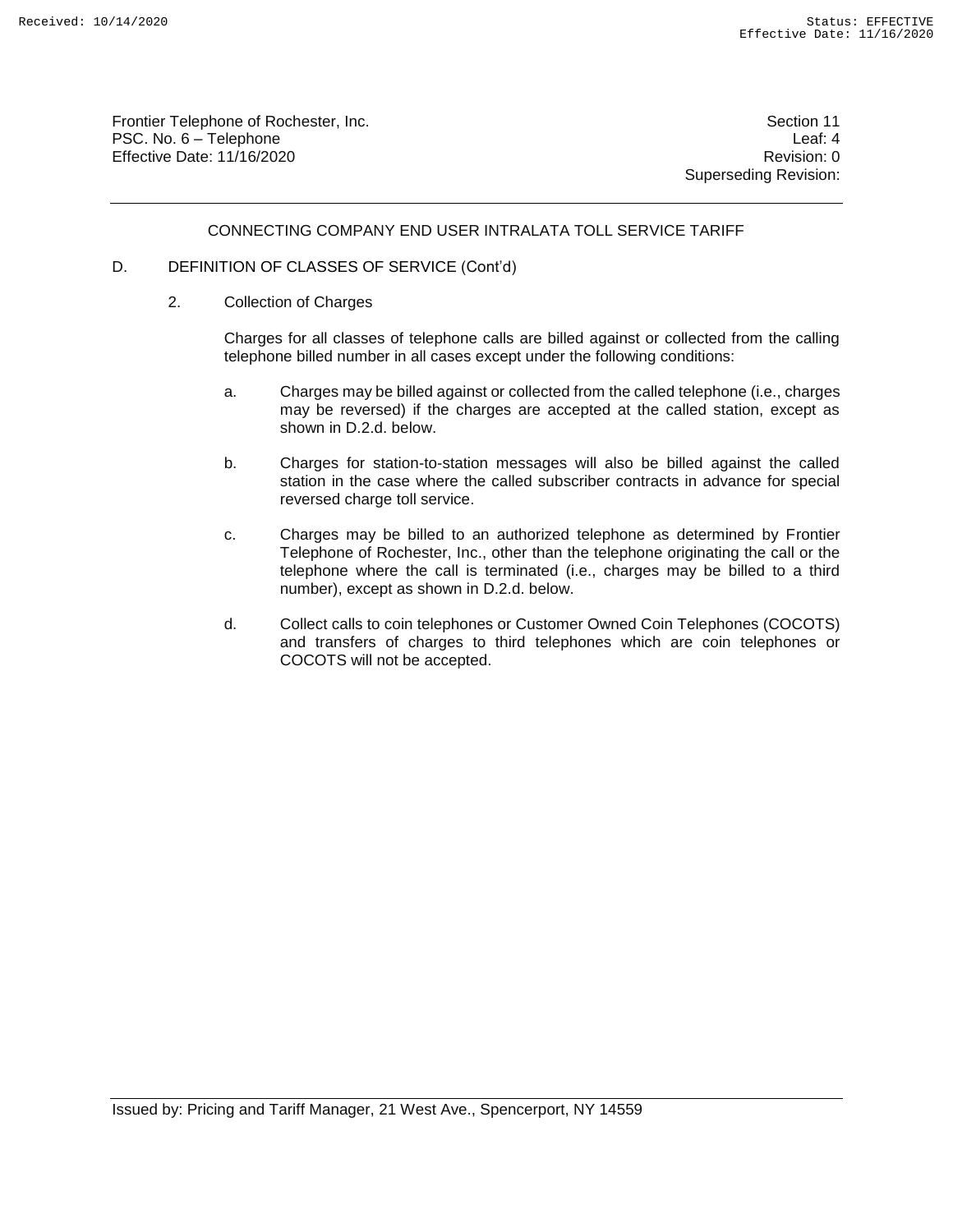Frontier Telephone of Rochester, Inc. Section 11 PSC. No. 6 – Telephone Leaf: 5 Effective Date: 11/16/2020 **Review Account 2018** Revision: 0

Superseding Revision:

#### CONNECTING COMPANY END USER INTRALATA TOLL SERVICE TARIFF

#### D. DEFINITION OF CLASSES OF SERVICE (Cont'd)

- 3. Initial and Overtime Periods
	- a. Message toll rates are quoted in terms of initial and overtime periods.
		- 1) The initial period is the interval of time allowed at the rate quoted for toll connections between given points.
		- 2) The overtime period is the unit of time used for measuring and charging for time in excess of the initial period.
	- b. Timing of Messages
		- 1) On station-to-station calls, chargeable time begins when connection is established between the calling telephone and the called telephone station.
		- 2) On person-to-person calls, chargeable time begins when connection is established between the calling person and the particular person, station or mobile unit specified or an agreed alternate.
		- 3) Chargeable time ends when the calling station "hangs-up", thereby releasing the network connection. If the called station "hangs-up" but the calling station does not, chargeable time ends when the network connection is released either by automatic timing equipment in the telephone network or by the Carrier Customer.
		- 4) Chargeable time does not include time lost because of faults or defects in the service.
		- 5) When exchange service is connected to a communications system through a service terminating arrangement or connecting arrangement, under the provisions of Tariff, chargeable time begins when a call from the telecommunications network terminates in or passes through the first multiline terminating system or terminal equipment on that communications system. It is the customer's responsibility to furnish appropriate answer supervision to the point of connection with the exchange telephone service so that chargeable time may begin.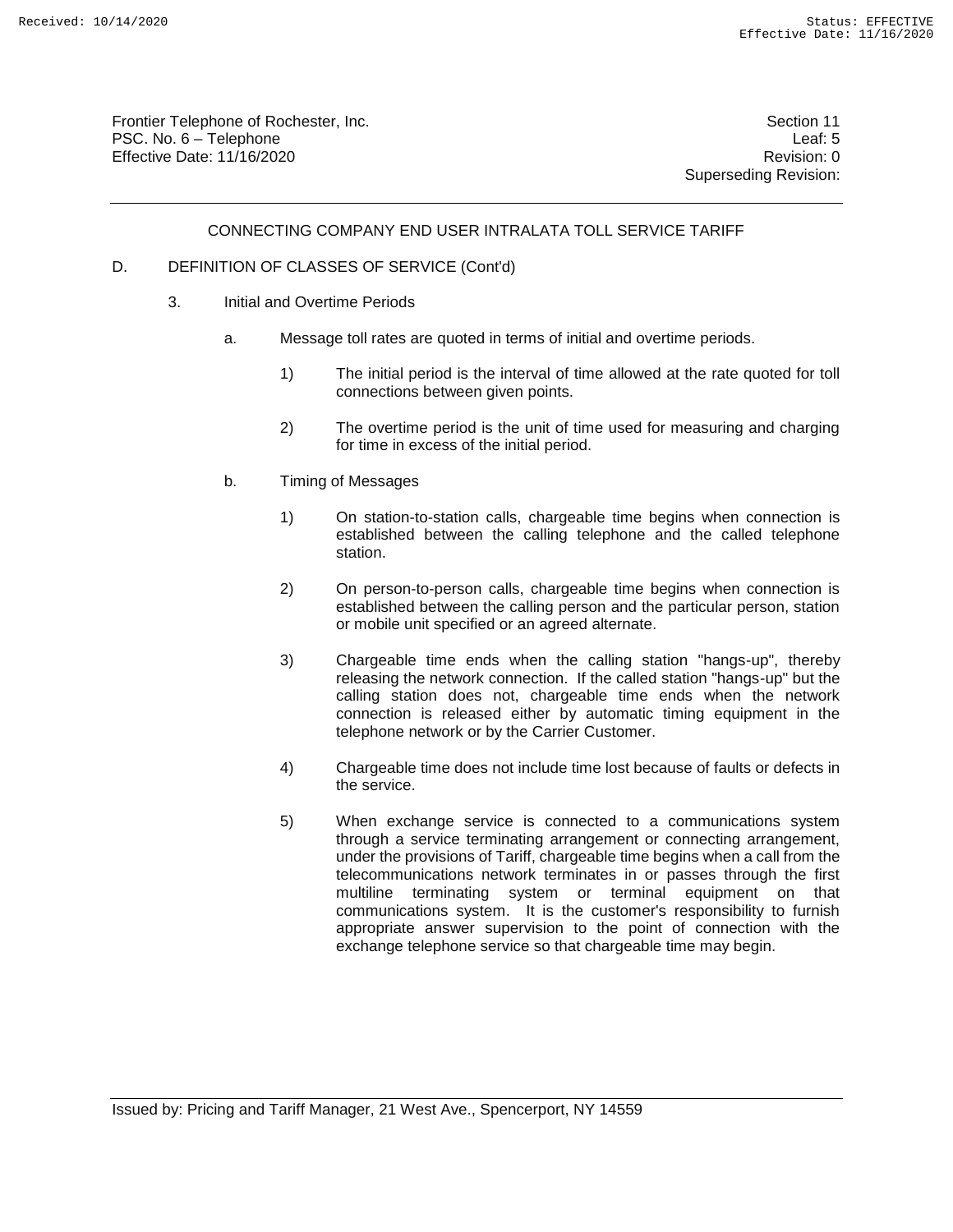Frontier Telephone of Rochester, Inc. Section 11 PSC. No. 6 – Telephone Leaf: 6 Effective Date: 11/16/2020 **Review Account 2018** Revision: 0

Superseding Revision:

#### CONNECTING COMPANY END USER INTRALATA TOLL SERVICE TARIFF

#### D. DEFINITION OF CLASSES OF SERVICE (Cont'd)

4. Basic Message Toll Schedule

Rate Discounts and Application Periods

a. Application Periods

Rate discounts and application periods shown below apply for all toll messages including coin sent-paid, operator assisted, and person-to-person.

#### Rate Periods Except Holidays

| Rate<br>Period | From      | <b>Times Applicable</b><br>to But Not<br>Including | Days Applicable |
|----------------|-----------|----------------------------------------------------|-----------------|
| Day            | 8:00 AM   | $9:00$ PM                                          | Monday - Friday |
| Evening        | $9:00$ PM | 8:00 AM                                            | Monday - Friday |
| Weekend        | 9:00 PM   | 8:00 AM                                            | Friday - Monday |

#### Holiday Rate Periods

On Christmas Day (December 25), on New Year's Day (January 1), on Independence Day (July 4), on Labor Day (The first Monday in September) and on Thanksgiving (The last Thursday in November) and on resulting legal holidays when Christmas, New Year's Day or Independence Day legal holidays fall on dates other than December 25, January 1 or July 4, the holiday rate applicable is the Evening Rate unless a lower rate would normally apply.

b. Discounts

| Day Rate Period            | - Rates shown in D.4.c.                 |
|----------------------------|-----------------------------------------|
| <b>Evening Rate Period</b> | - 55% discount on rates shown in D.4.c. |

Rates shown in D.4.c. are for each minute or fraction thereof.

 Discounts apply to usage charges specified in D.4.c, excluding the operator assistance charges as specified in Section 5.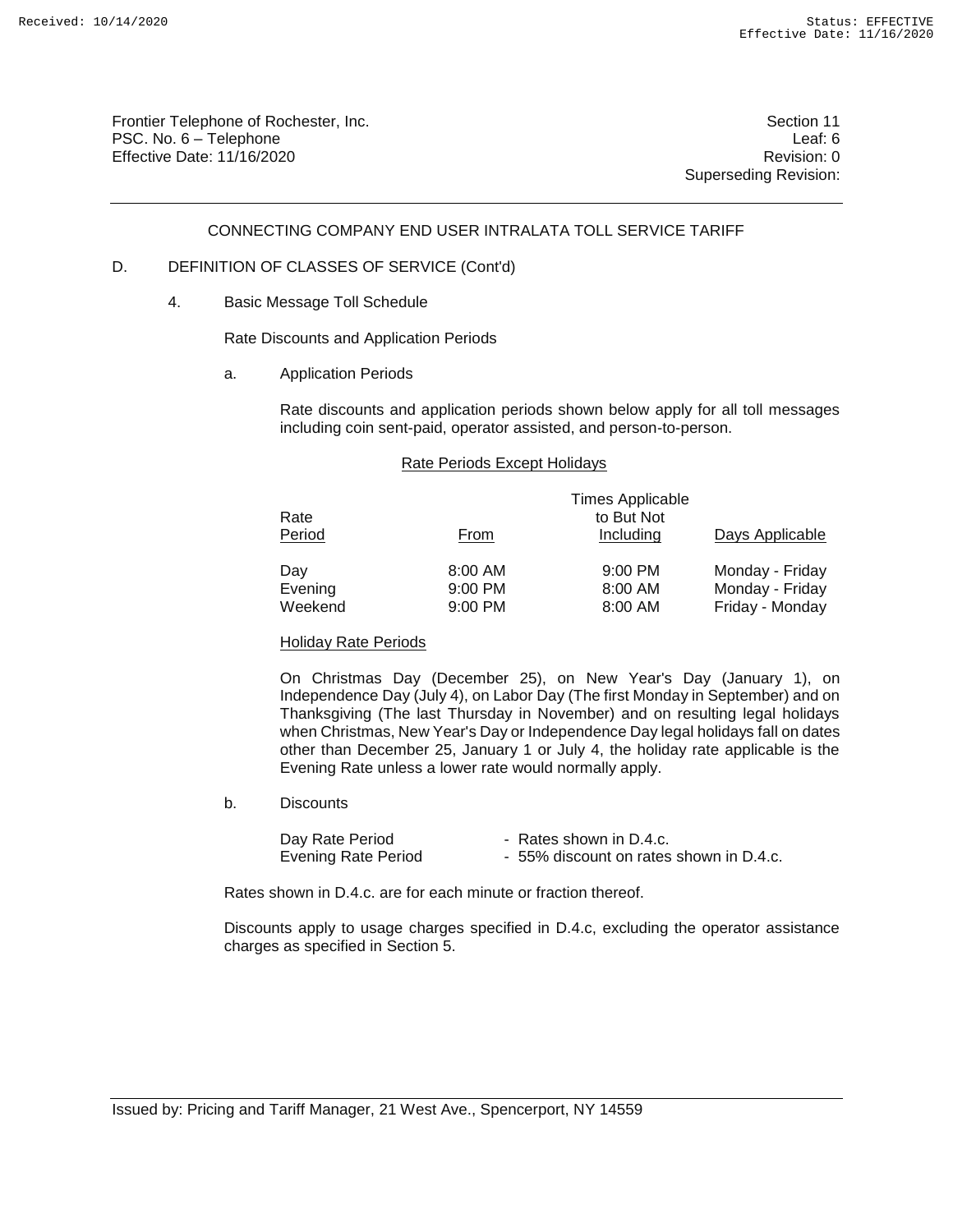Frontier Telephone of Rochester, Inc. Section 11 PSC. No. 6 – Telephone Leaf: 7<br>Effective Date: 11/16/2020 CHE CONSERVENTING Revision: 0 Effective Date:  $11/16/2020$ 

Superseding Revision:

CONNECTING COMPANY END USER INTRALATA TOLL SERVICE TARIFF

## D. DEFINITION OF CLASSES OF SERVICE (Cont'd)

- 4. Basic Message Toll Schedule (Cont'd)
	- c. Direct Dialed (DD) Station-to-Station Rate Schedule:

The rates shown in the following tables are applicable between intraLATA points in the Rochester LATA.

|                     |                                     |                                              | Dav                                           |
|---------------------|-------------------------------------|----------------------------------------------|-----------------------------------------------|
| Rate<br><b>Step</b> | Rate Airline<br>Miles               | Initial Minute or<br><b>Fraction Thereof</b> | Each Additional Minute<br>or Fraction Thereof |
| 2<br>3              | $0 - 8$<br>$9 - 13$<br>14- and over | .081<br>.113<br>.153                         | .040<br>.073<br>.113                          |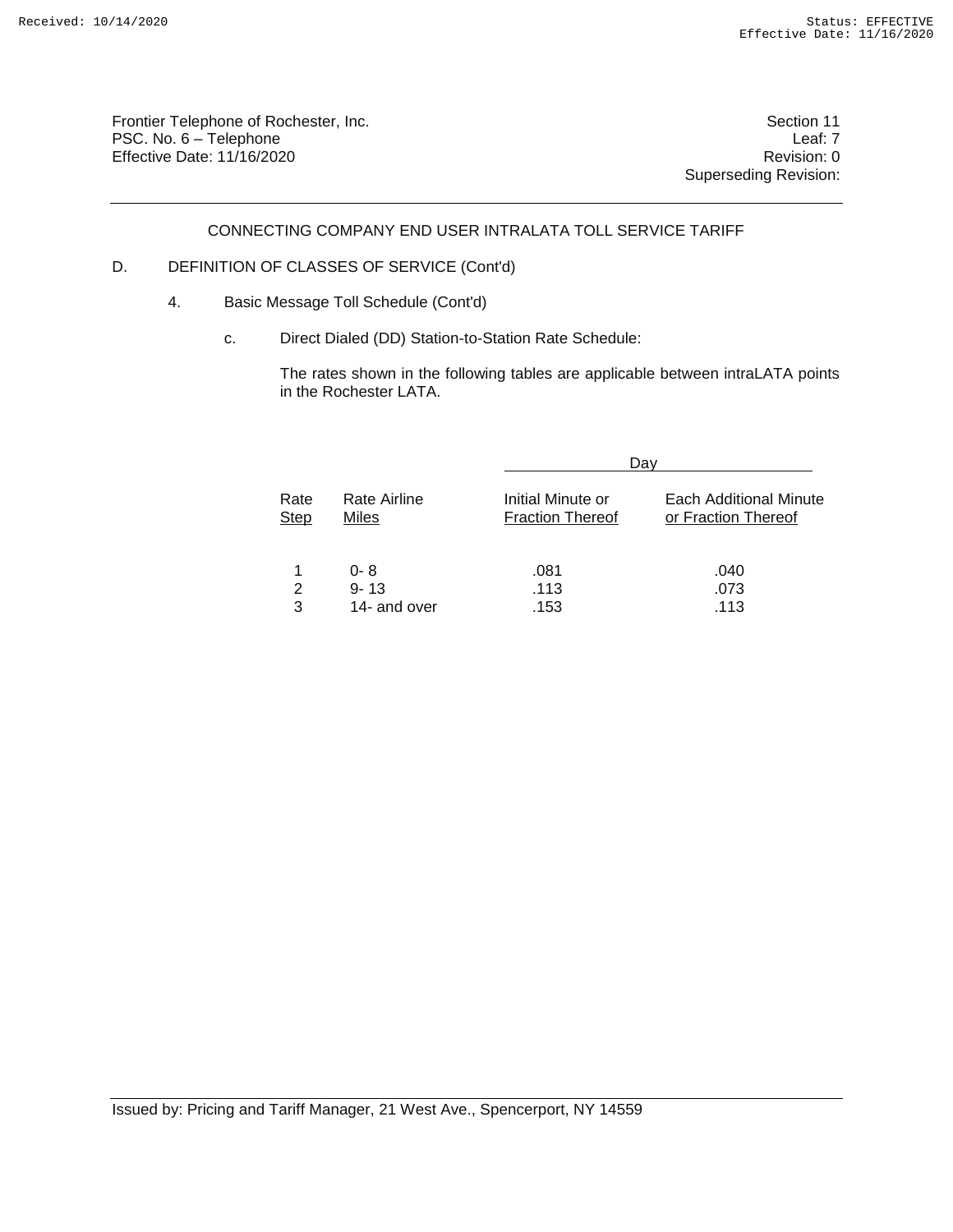Frontier Telephone of Rochester, Inc. Section 11 PSC. No. 6 – Telephone Leaf: 8 Effective Date: 11/16/2020 **Review Account 2018** Revision: 0

Superseding Revision:

#### CONNECTING COMPANY END USER INTRALATA TOLL SERVICE TARIFF

#### D. DEFINITION OF CLASSES OF SERVICE (Cont'd)

- 5. Connecting Company Discounted Toll Service
	- a. Frontier Telephone of Seneca Gorham, Inc. Discounted Toll Service Plan.
		- 1) General

Discounted toll service is an optional service. This service offers an alternate rate treatment for one-way station-to-station direct dialed calls on a timed message basis.

- 2) Regulations
	- a) Discounted toll service is offered to residence and business customers to include each grade of service within all principle exchanges operated by this Telephone Company.
	- b) This service applies only to direct dialed (DD) station-to-station toll messages that terminate at the Exchange Group as noted in D.5.a.3)c) following.
	- c) Where customer options this service, the service will be provided on all lines of the same customer on the same premise or joint user of that customer.
	- d) This service is furnished for a minimum of one (1) month.
	- e) Service initiates on the first full day of a toll period and continues in effect through the last full day of the toll period.
	- f) Discounted toll service is not provided on coin or foreign exchange line service.
	- g) The time at which connection is established governs whether message toll rate or discounted toll service rate applies.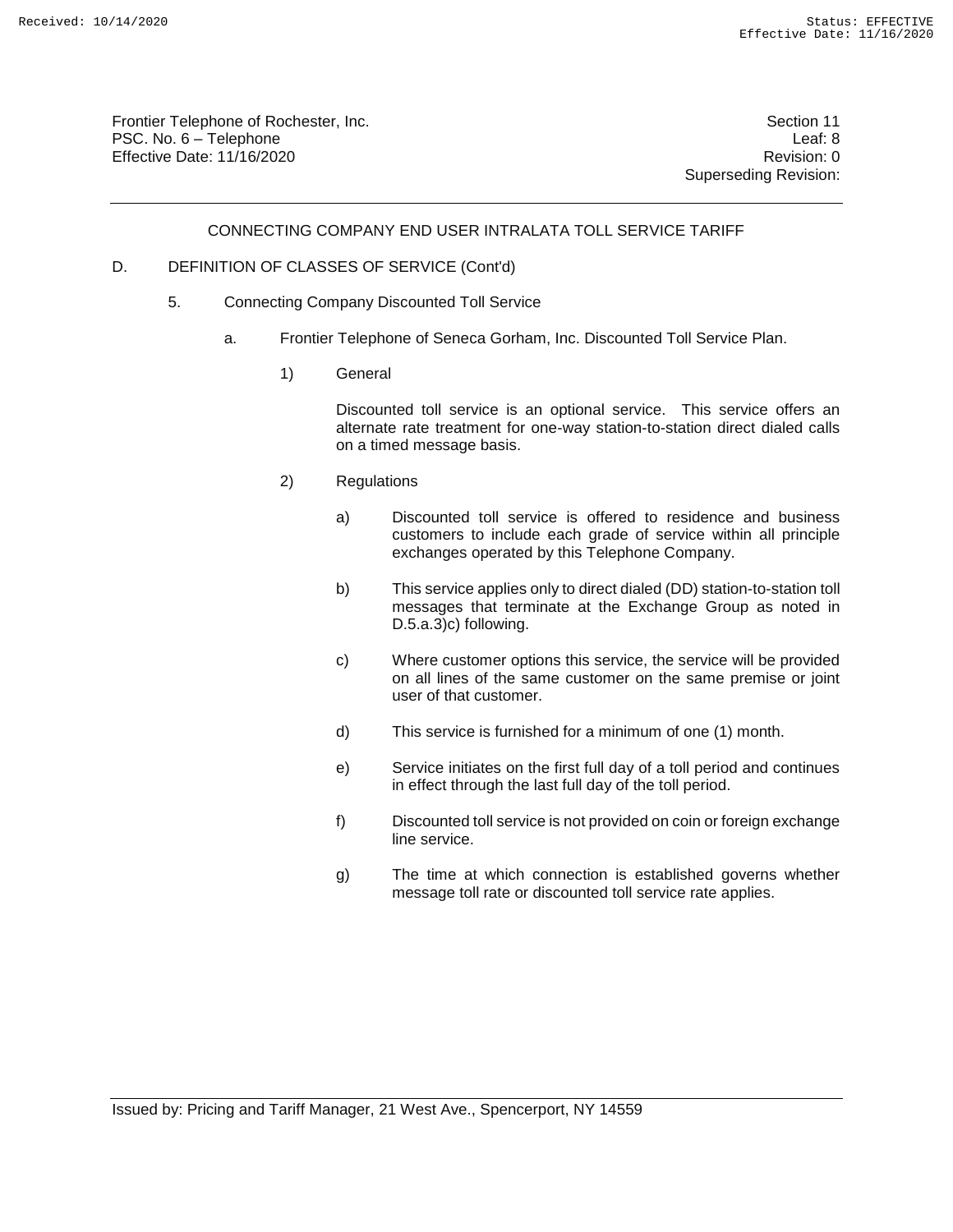Frontier Telephone of Rochester, Inc. Section 11 PSC. No. 6 – Telephone Leaf: 9 Effective Date: 11/16/2020 **Review Account 2018** Revision: 0

Superseding Revision:

#### CONNECTING COMPANY END USER INTRALATA TOLL SERVICE TARIFF

#### D. DEFINITION OF CLASSES OF SERVICE (Cont'd)

- 5. Connecting Company Discounted Toll Service (Cont'd)
	- a. Frontier Telephone of Seneca Gorham, Inc. Discounted Toll Service Plan (Cont'd)
		- 3) Rates and Charges

Monthly Rate Per Line a) Residence Service **\$0.99** A per line per month in addition to the regular access line charge, plus the discounted toll charges as outlined in D.5.a.3)c). b) Business Charges  $$2.97$ A per line per month in addition to the regular access line charge, plus the discounted toll charges as outlined in D.5.a.3)c).

c) Percent of Discount

The percent discount applicable for this plan is specified below. The percentage discounts apply only to direct dialed (DD) rates contained in D.4.c.

| Service         | Exchange                                  | Day<br>Mon - Fri<br>8 a.m. - 5 p.m. | Evening/Night/Weekend<br>Mon - Fri<br>5 p.m. - 8 a.m.<br>Sat - Sun<br>All hours |
|-----------------|-------------------------------------------|-------------------------------------|---------------------------------------------------------------------------------|
| Residence       | Group I<br>Canandaigua<br>394 - 396 - 398 | 40%                                 | 60%                                                                             |
| <b>Business</b> | Group I<br>Canandaigua<br>394 - 396 - 398 | 40%                                 | 60%                                                                             |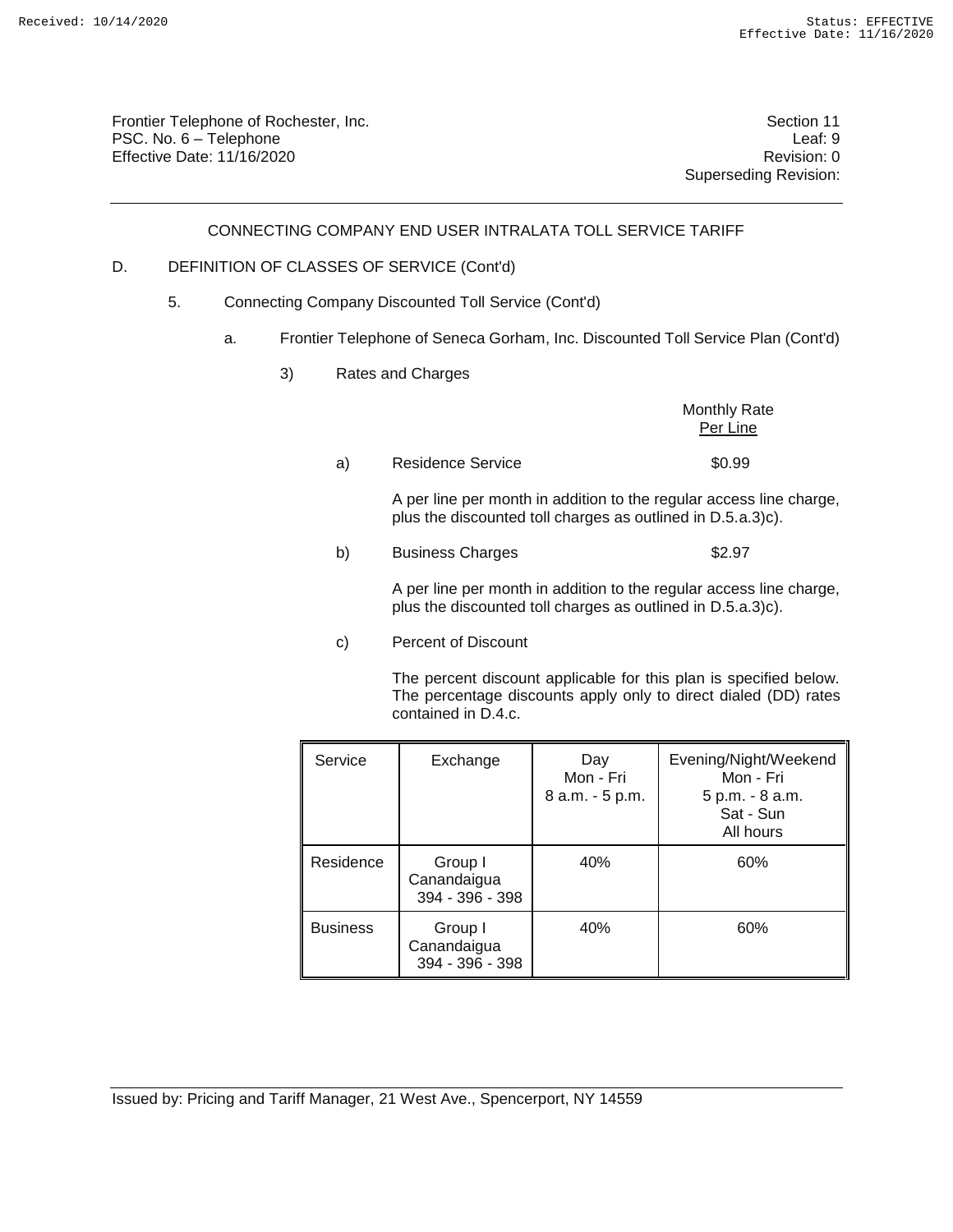Frontier Telephone of Rochester, Inc. Section 11 PSC. No. 6 – Telephone Leaf: 10 Effective Date: 11/16/2020 **Review Accounts** Effective Date: 0

Superseding Revision:

#### CONNECTING COMPANY END USER INTRALATA TOLL SERVICE TARIFF

#### D. DEFINITION OF CLASSES OF SERVICE (Cont'd)

- 5. Connecting Company Discounted Toll Service (Cont'd)
	- b. DIAL-A-VISIT
		- 1) General

DIAL-A-VISIT Service is an optional service available to all residential subscribers and Centrex dormitory service subscribers of Frontier Telephone of Rochester, Inc. and Connecting Companies. The service permits these subscribers to place direct dialed (DD) IntraLATA toll calls within certain specified hours at a 35% discount from the Tariff rates for message toll telephone service. A customer may only subscribe to one Optional Calling Plan per billing account.

- 2) Regulations
	- a) The service applies only to the direct dialed station-to-station intra-LATA toll messages originating at the subscriber's residence or dormitory Centrex telephone.
	- b) The service applies to calls placed during the following hours:
		- (1) 5:00 PM to but not including 8:00 AM Monday through Friday.
		- (2) All day on Saturday and Sunday and on the holidays listed in D.4.a. proceeding.
		- (3) The time at which connection is established governs whether message toll telephone rates or DIAL-A-VISIT Service rates apply.
		- (4) Toll details are not included in the charges specified in c. following. Toll details may be furnished at the subscriber's request at a charge of \$2.47 per request.
		- (5) All usage of a multi-line subscriber with one billing number is included in the service.
		- (6) The service is furnished for a minimum period of one month.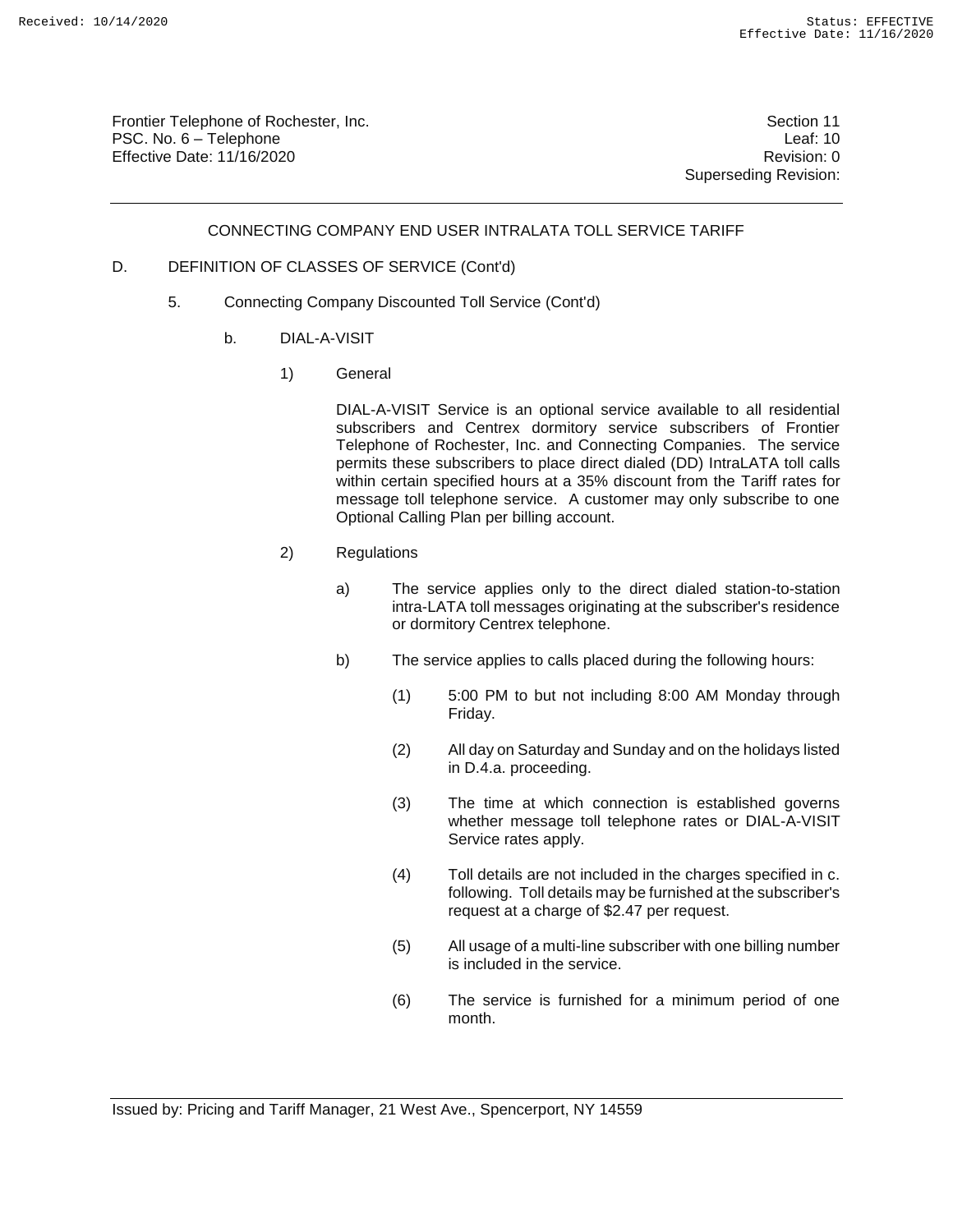Frontier Telephone of Rochester, Inc. Section 11 PSC. No. 6 – Telephone Leaf: 11 Effective Date: 11/16/2020 Revision: 0

Superseding Revision:

CONNECTING COMPANY END USER INTRALATA TOLL SERVICE TARIFF

#### D. DEFINITION OF CLASSES OF SERVICE (Cont'd)

- 5. Connecting Company Discounted Toll Service (Cont'd)
	- b. DIAL-A-VISIT (Cont'd)
		- 3) The minimum charge to a DIAL-A-VISIT Service subscriber for calls placed under the above regulations is per month.

#### **Monthly Rate**

DIAL-A-VISIT \$1.93

- 4) Connecting Companies within the Rochester LATA concur with DIAL-A-VISIT regulations with the following exceptions:
	- a) The minimum charge to a DIAL-A-VISIT Service subscriber for calls placed under the above regulations is as follows:

| (1) | ALLTEL | \$1.98 |
|-----|--------|--------|
|     |        |        |

- (2) Ogden Telephone Co. 62.89<br>(3) Citizens Telecommunications 61.98 (3) Citizens Telecommunications Company of New York Inc. d/b/a Frontier Communication of New York
- b) Citizens Telecommunications Company of New York Inc. d/b/a Frontier Communication of New York Message detail charge is per request associated with one telephone bill.

Per Request

\$1.93

c) Frontier Telephone of Seneca Gorham, Inc., ALLTEL and Ogden Telephone Company do not charge for bill detail.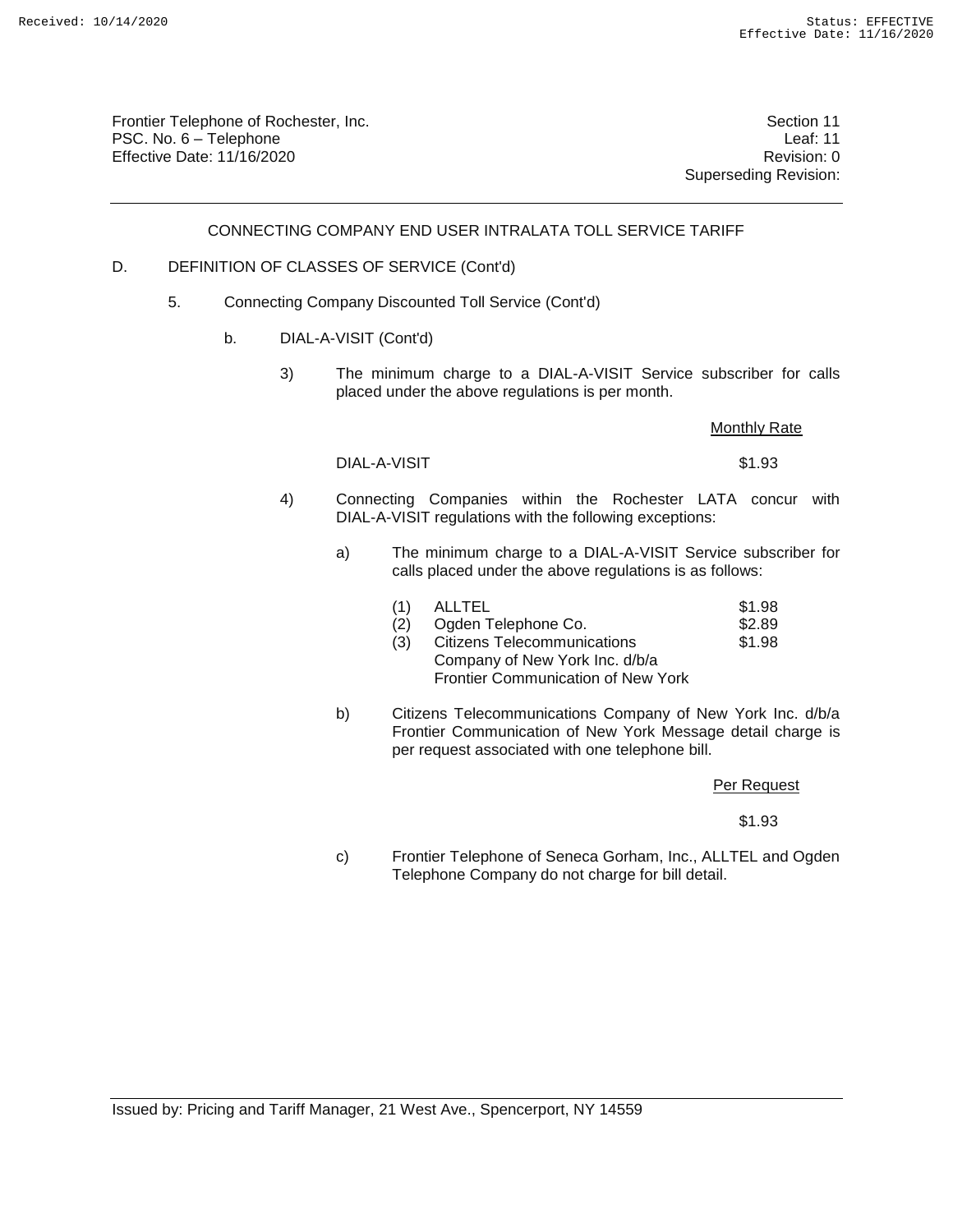Frontier Telephone of Rochester, Inc. Section 11 PSC. No. 6 – Telephone Leaf: 12 Effective Date: 11/16/2020 **Review Accounts** Effective Date: 0

Superseding Revision:

#### CONNECTING COMPANY END USER INTRALATA TOLL SERVICE TARIFF

#### D. DEFINITION OF CLASSES OF SERVICE (Cont'd)

- 5. Connecting Company Discounted Toll Service (Cont'd)
	- c. Optional Calling Service
		- 1) Description

As an alternative to toll calling, this service may be selected by the customer in exchanges where it is available. The service allows the customer to make one-way, direct dialed calls to specified exchanges on a timed message unit basis. Message units are charged for each call to the specified exchange. The number of message units charged for each call is based on distance, time of day, and duration of the call.

- 2) Availability of Service
	- a) This service is only offered where the telephone company has the necessary facilities. The decision to provide this service is the telephone company's and is based on the calling rates between the affected exchanges.
	- b) This service is only available to residential customers.
	- c) This service is only available on individual lines.
	- d) The central office district and exchanges from which and to which Optional Calling Service is offered are listed in H. following.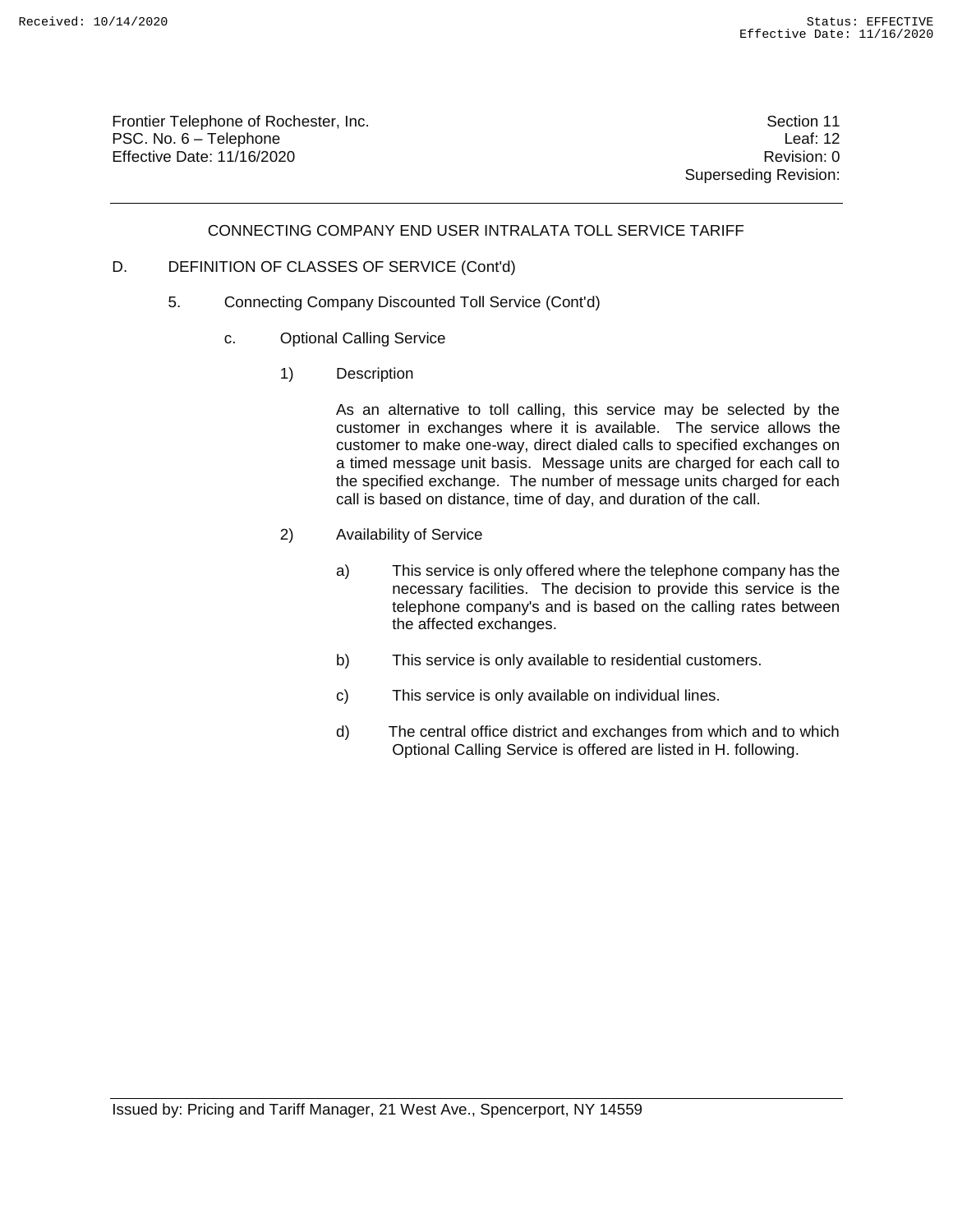Frontier Telephone of Rochester, Inc. Section 11 PSC. No. 6 – Telephone Leaf: 13 Effective Date: 11/16/2020 **Review Account 2018** Revision: 0

Superseding Revision:

#### CONNECTING COMPANY END USER INTRALATA TOLL SERVICE TARIFF

## D. DEFINITION OF CLASSES OF SERVICE (Cont'd)

- 5. Connecting Company Discounted Toll Service (Cont'd)
	- c. Optional Calling Service (Cont'd)
		- 3) Rates and Charges
			- a) Residence Service

The customer pays a minimum monthly charge of \$1.95 for this service, plus the basic monthly access line rate and the message unit charges.

b) Business Service

Not available.

- c) Message Unit and Charges
	- (1) Message Units

| Mileage<br><b>Rate Center</b><br>to | Message<br>Units | Initial<br>Period | Message Units<br><b>Additional Minutes</b> |       |
|-------------------------------------|------------------|-------------------|--------------------------------------------|-------|
| <b>Rate Center</b>                  | Per Call         | in Minutes        | Day                                        | Niaht |
| 0-10 Miles                          |                  | 5                 | 1 Per 5 Mins.                              | - No  |
| <b>11-15 Miles</b>                  | 2                | 3                 | 1 Per 2 Mins. Message                      |       |
| <b>16-20 Miles</b>                  | 3                | 3                 | 1 Per 1 Min.                               | Units |
| 21-30 Miles                         | 4                | 3                 | 1 Per 1 Min.                               | Apply |
| 31-45 Miles                         | 5                | 3                 | 1 Per 1 Min.                               |       |

Above message units are for the periods indicated or any fraction thereof.

> (2) Day Rates Monday through Friday (except Holidays) 8:00AM - 5:00 PM

> > Each message unit charge \$.083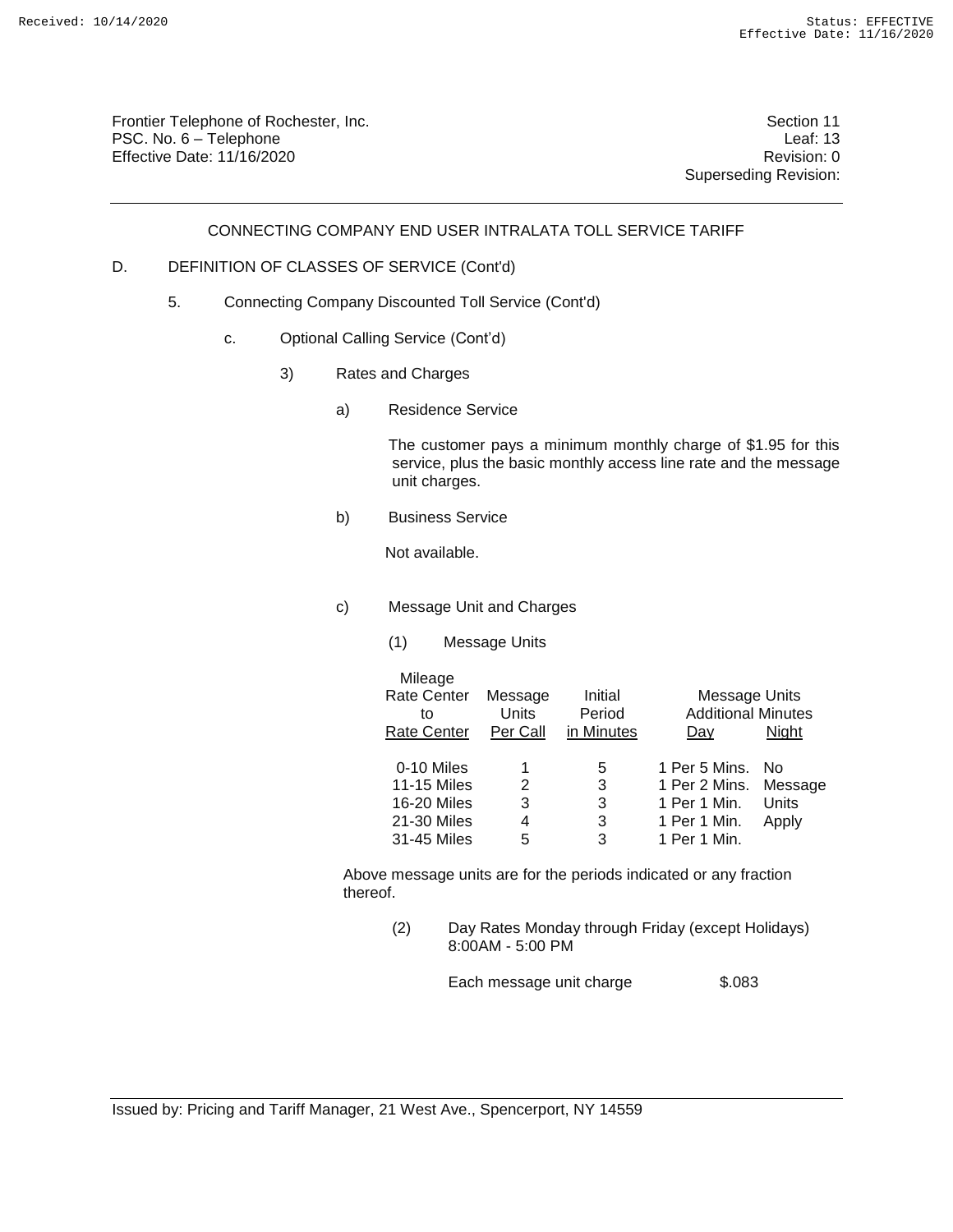Frontier Telephone of Rochester, Inc. Section 11 PSC. No. 6 – Telephone Leaf: 14 Effective Date: 11/16/2020 **Review Accounts** Effective Date: 0

Superseding Revision:

CONNECTING COMPANY END USER INTRALATA TOLL SERVICE TARIFF

#### D. DEFINITION OF CLASSES OF SERVICE (Cont'd)

- 5. Connecting Company Discounted Toll Service (Cont'd)
	- c. Optional Calling Service (Cont'd)
		- 3) Rates and Charges (Cont'd)
			- c) Message Unit and Charges (Cont'd)
				- (3) Night and Holiday Rates

Each message unit charge \$.063

Night and holiday rates apply:

- (a) Monday through Friday 5:00PM 8:00AM
- (b) Weekends from Friday 5:00PM through Monday 8:00AM
- (c) Holidays Christmas Day (December 25), New Year's Day (January 1), Independence Day (July 4), Labor Day (the first Monday in September) and Thanksgiving (the fourth Thursday in November). In case Christmas, New Years and Independence Day legal holidays fall on other than December 25, January 1, and July 4, respectively, night rates apply as provided above on such legal holidays.
- (4) The monthly rates outlined in  $5.c.3$ )(c)(1) and  $5.c.3$ )(c)(2) preceding will apply as an allowance towards the message unit charges outlines in 5.c.3)c)3(3) above. This allowance will only apply towards the current month's billing. Any unused portion of this allowance may not be allocated to past or future month's message unit charges.
- d) Minimum Rental Period

There is a three-month minimum rental period for Optional Calling Service.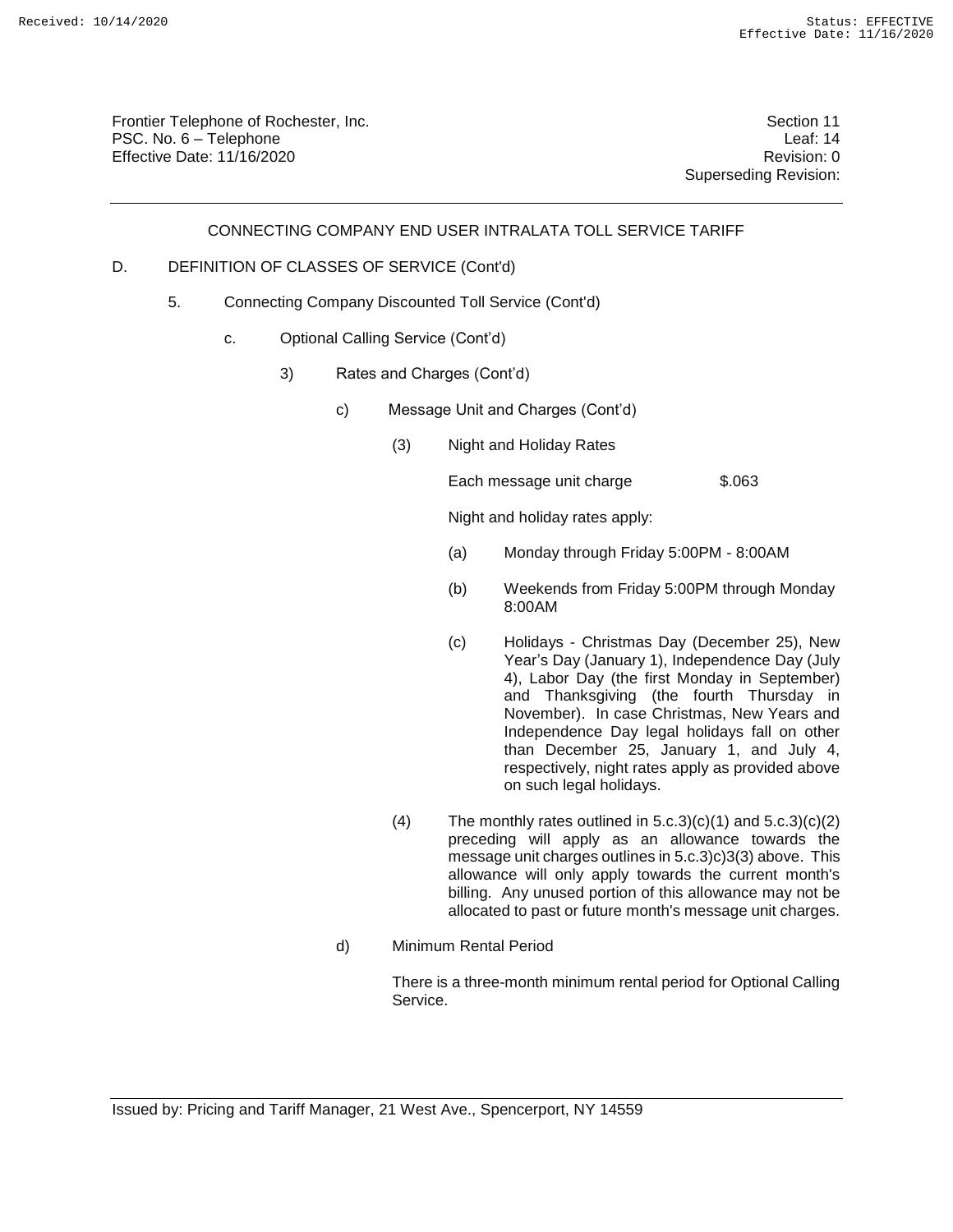Frontier Telephone of Rochester, Inc. Section 11 PSC. No. 6 – Telephone Leaf: 15 Effective Date: 11/16/2020 **Review Accounts** Effective Date: 0

Superseding Revision:

#### CONNECTING COMPANY END USER INTRALATA TOLL SERVICE TARIFF

#### D. DEFINITION OF CLASSES OF SERVICE (Cont'd)

- 5. Connecting Company Discounted Toll Service (Cont'd)
	- c. Optional Calling Service (Cont'd)
		- 4) Central Office Districts or Exchanges and Associated Calling Area

OPTIONAL CALLING SERVICE is offered from the following Central Office Districts or Exchanges to stations bearing the designation of central offices within the exchanges that each can call:

- a) Farmington Central office District to the exchange of Palmyra (N.Y. Telephone).
- b) Honeoye Falls-Lima Exchange to the exchange of Avon.
- c) Canandaigua Central Office District to the exchanges of East Rochester-Pittsford, Rochester, Fairport, Macedon (N.Y. Telephone) and Palmyra (N.Y. Telephone).
- d) Avon exchange to the exchanges of Honeoye Falls-Lima, Geneseo and Scottsville.
- e) LeRoy Exchange to the exchanges of Rochester, Churchville and Scottsville.
- f) Hemlock Exchange to the exchanges of Rochester, Honeoye Falls- Lima, Henrietta and Rush.
- g) Livonia Exchange to the exchanges of Honeoye Falls-Lima, Henrietta and Rush.
- h) Geneseo Exchange to the exchanges of Rochester, Avon, Caledonia, Scottsville, Rush, Henrietta, Dansville, Springwater and Wayland.
- i) Victor Exchange to the exchange of Palmyra (N.Y. Telephone).
- j) Nunda Exchange to the exchanges of Rochester, Dansville, Perry, Leicester, Geneseo, Avon, Caledonia, Scottsville, Henrietta, Rush and Castile.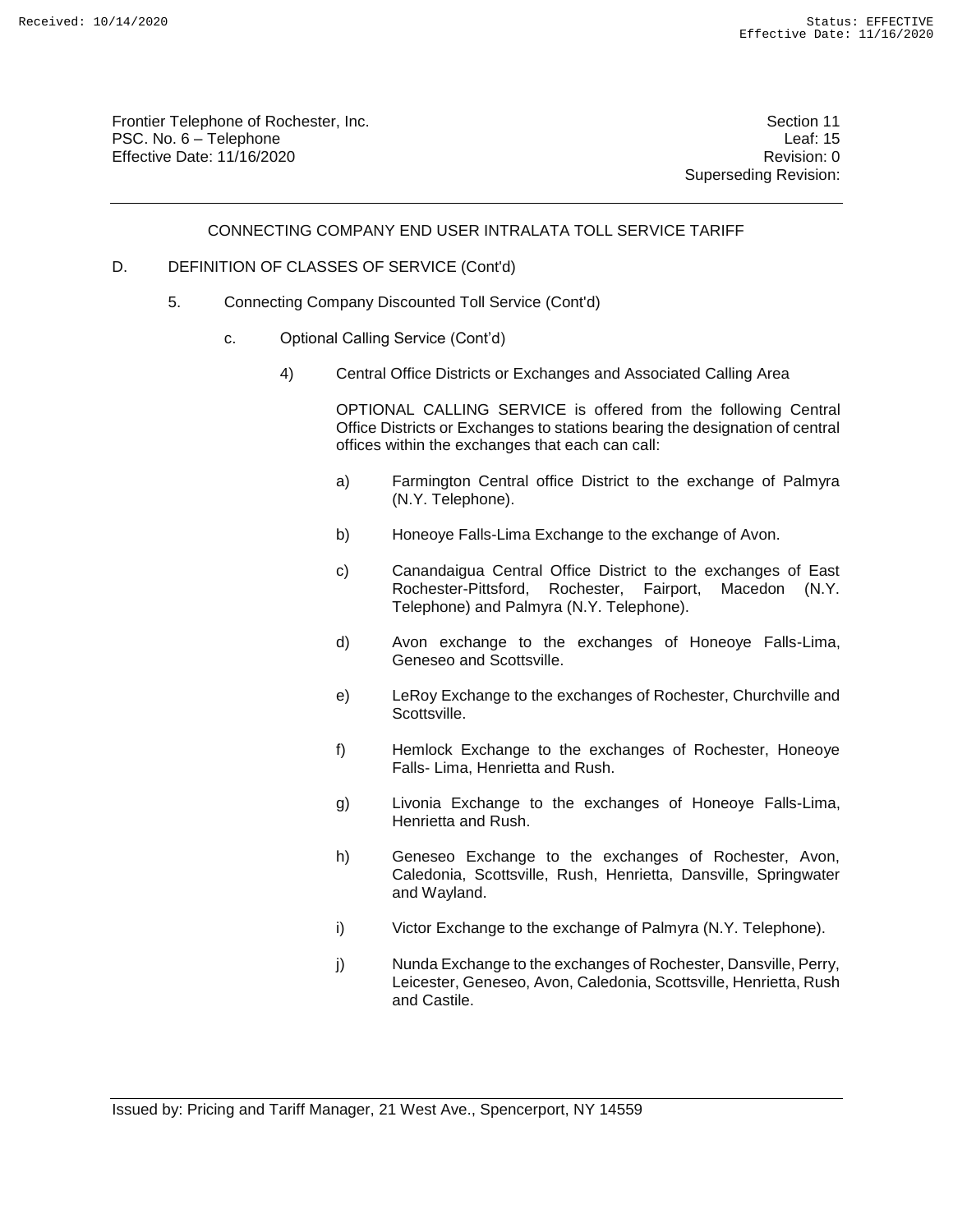Frontier Telephone of Rochester, Inc. Section 11 PSC. No. 6 – Telephone Leaf: 16 Effective Date: 11/16/2020 **Review Accounts** Effective Date: 0

Superseding Revision:

#### CONNECTING COMPANY END USER INTRALATA TOLL SERVICE TARIFF

#### D. DEFINITION OF CLASSES OF SERVICE (Cont'd)

- 5. Connecting Company Discounted Toll Service (Cont'd)
	- c. Optional Calling Service (Cont'd)
		- 4) Central Office Districts or Exchanges and Associated Calling Area (Cont'd)

OPTIONAL CALLING SERVICE is offered from the following Central Office Districts or Exchanges to stations bearing the designation of central offices within the exchanges that each can call:

- k) Mt. Morris Exchange to the exchanges of Rochester, Henrietta, Scottsville, Avon, Rush, Perry and Livonia.
- l) Leicester Exchange to the exchanges of Rochester, Avon, Caledonia, Henrietta, Scottsville, Rush and Livonia.
- m) Naples Exchange to the exchanges of Rochester, Honeoye Falls-Lima, Hemlock, Henrietta and Rush.
- n) Springwater Exchange to the exchanges of Rochester, Livonia, Hemlock, Avon, Honeoye Falls-Lima, Henrietta and Rush.
- o) Dansville Exchange to the exchanges of Rochester, Rush, Honeoye Falls-Lima, E. Rochester/Pittsford, Geneseo, Livonia, Avon, Scottsville and Henrietta.
- p) Wayland Exchange to the exchanges of Rochester, Henrietta, Livonia, Hemlock, Avon, Rush, and Honeoye Falls-Lima.
- q) Pavilion Exchange to the exchanges of Rochester, Caledonia, Scottsville, Perry, and Warsaw.
- r) Wyoming Exchange to the exchange of Castile.
- s) Fairport Exchange to the exchange of Palmyra (New York Telephone Company).
- t) Webster Exchange to the exchange of Palmyra (New York Telephone Company).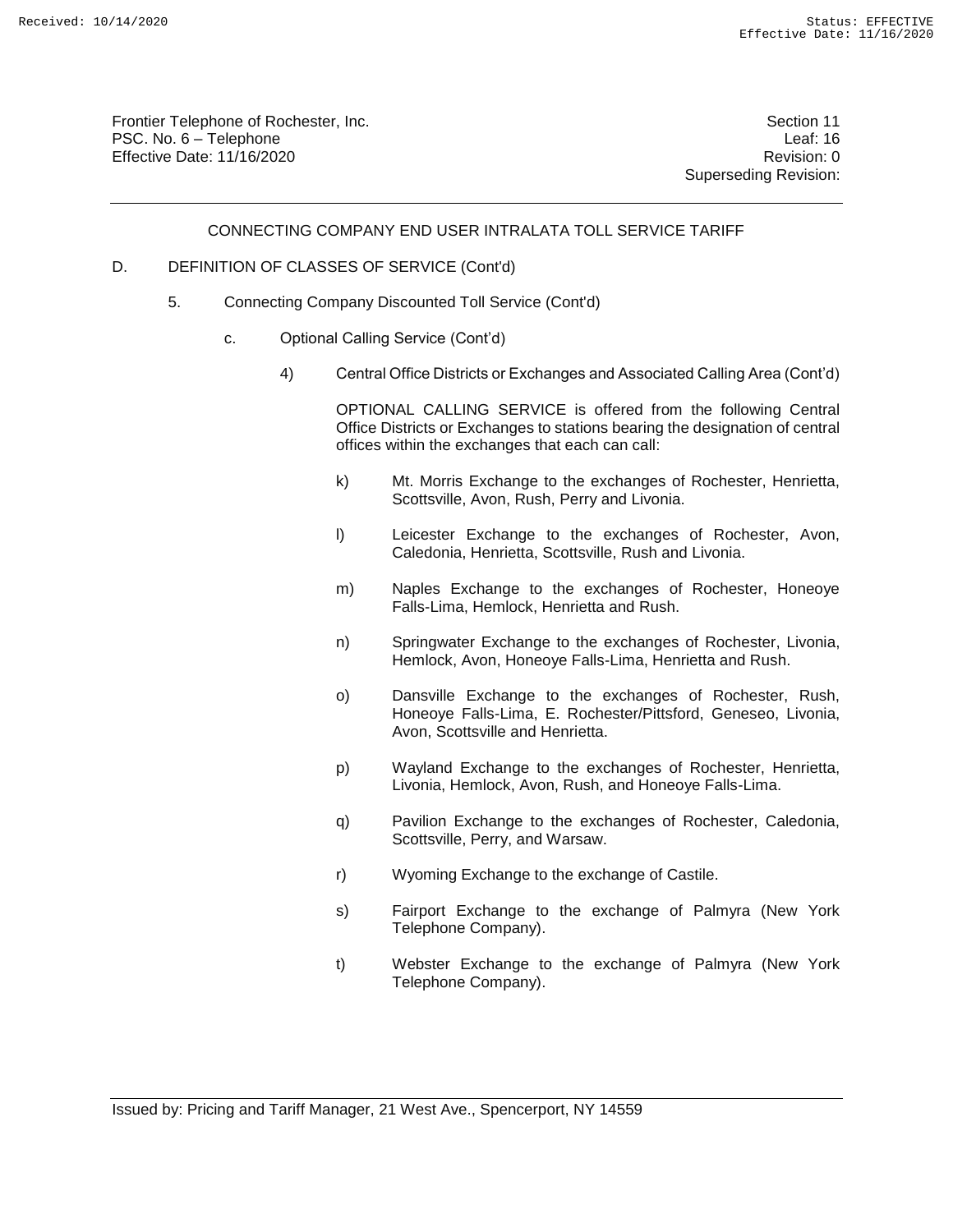Frontier Telephone of Rochester, Inc. Section 11 PSC. No. 6 – Telephone Leaf: 17 Effective Date: 11/16/2020 **Review Account 2018** Revision: 0

Superseding Revision:

#### CONNECTING COMPANY END USER INTRALATA TOLL SERVICE TARIFF

#### D. DEFINITION OF CLASSES OF SERVICE (Cont'd)

- 5. Connecting Company Discounted Toll Service (Cont'd)
	- d. Flat Rate LATA-Wide IntraLATA Toll Service (Rochester Unlimited)
		- 1) Description

This service may be selected by the customer as an alternative to toll calling. The service allows the customer to make an unlimited number of one-way, direct dialed calls to any exchange within the Rochester LATA for one monthly flat-rate price.

- 2) Availability of Service
	- a) This service is only offered where the telephone company has the necessary facilities. It is the telephone company's decision to provide this service.
	- b) This service is only available on individual lines.
	- c) This service is only available to residential customers.
	- d) Customers of Flat Rate LATA-Wide IntraLATA Service may not subscribe to any other Optional Calling Plan.
	- e) This service is furnished for a minimum period of one month.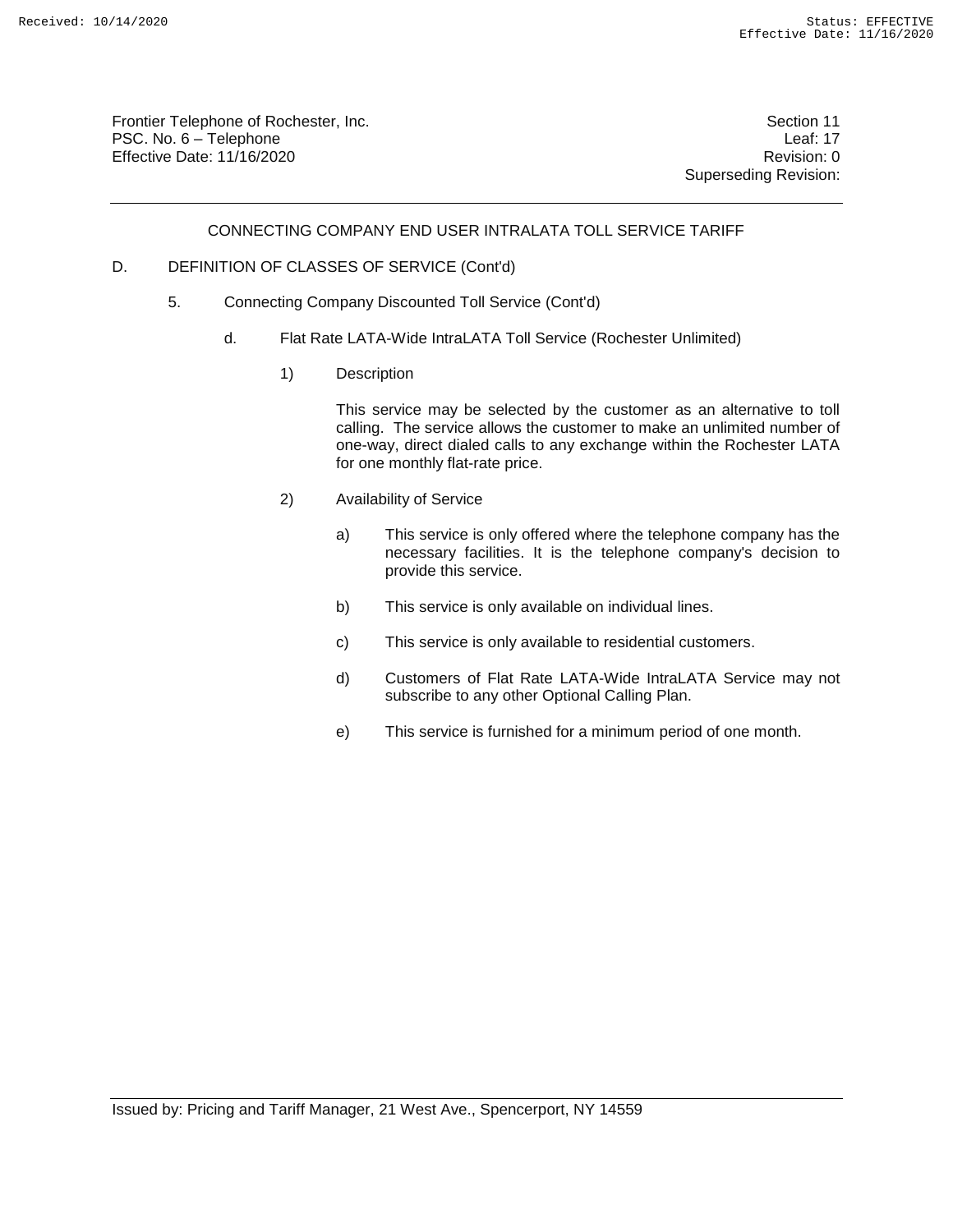Frontier Telephone of Rochester, Inc. Section 11 PSC. No. 6 – Telephone Leaf: 18 Effective Date: 11/16/2020 **Review Account 2018** Revision: 0

Superseding Revision:

#### CONNECTING COMPANY END USER INTRALATA TOLL SERVICE TARIFF

#### D. DEFINITION OF CLASSES OF SERVICE (Cont'd)

- 5. Connecting Company Discounted Toll Service (Cont'd)
	- d. Flat Rate LATA-Wide IntraLATA Toll Service (Rochester Unlimited) (Cont'd)
		- 3) Rates and Charges
			- a) The rates for this service are dependent on the calling area of the exchange in which the customer resides.
			- b) The schedule below outlines the rates that will be charged:

| Number of Access Lines in Calling<br>Area Prior to Subscribing to Flat<br>Rate LATA-Wide IntraLATA Toll | Flat Rate LATA-Wide<br>IntraLATA Toll Rate |
|---------------------------------------------------------------------------------------------------------|--------------------------------------------|
| 1,301-3,700 (RG 2)                                                                                      | \$13.72                                    |
| 3,701-9,500 (RG 3)                                                                                      | \$13.24                                    |
| 9,501-19,000 (RG 4)                                                                                     | \$12.76                                    |
| 19,001-32,000 (RG 5)                                                                                    | \$12.04                                    |
| 32,001-65,000 (RG 6)                                                                                    | \$11.15                                    |
| 65,001-140,000 (RG 7)                                                                                   | \$10.21                                    |
| 140,001-230,000 (RG 8)                                                                                  | \$9.32                                     |
| 230,001-420,000 (RG 9)                                                                                  | \$6.99                                     |
|                                                                                                         |                                            |

- e. FTR Optional IntraLATA Toll
	- 1) Description

The service provides customers a uniform rate for IntraLATA toll calls.

- 2) Availability of Service
	- a) This service is only offered where the telephone company has the necessary facilities. This service is available to all Citizens, Frontier Telephone of Rochester, Inc. and Frontier Communications of Seneca Gorham, Inc. customers where applicable. It is the telephone company's decision to provide this service.
	- b) This service is only available on individual lines.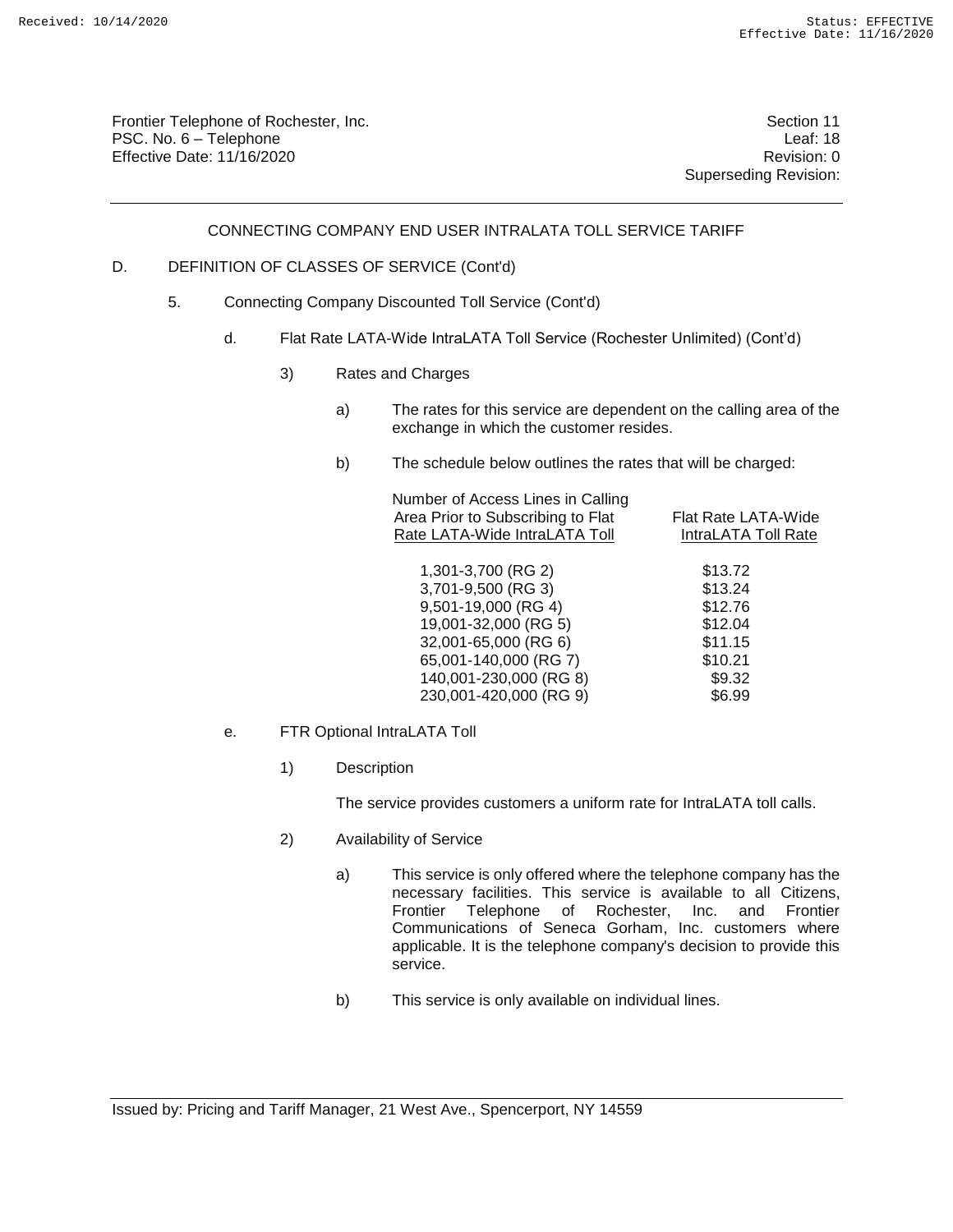Frontier Telephone of Rochester, Inc. Section 11 PSC. No. 6 – Telephone Leaf: 19 Effective Date: 11/16/2020 **Review Account 2018** Revision: 0

Superseding Revision:

#### CONNECTING COMPANY END USER INTRALATA TOLL SERVICE TARIFF

#### D. DEFINITION OF CLASSES OF SERVICE (Cont'd)

- 5. Connecting Company Discounted Toll Service (Cont'd)
	- e. FTR Optional IntraLATA Toll (Cont'd)
		- 3) Availability of Service (Cont'd)
			- c) This service is only available to residential customers in the Rochester LATA.
			- e) Customer of FTR Optional IntraLATA Toll service may not subscribe to any other Optional Calling Plan.
			- d) This service is furnished for a minimum period of one (1) month.
		- 4) Rates and Charges.
			- a. Residential IntraLATA Toll Service

FTR Optional IntraLATA Toll IntraLATA Toll Rates Per Minute

Monday-Saturday, 60.09 (except Holidays)

Sundays and Holidays **\$0.05** 

- (1) Monday 12 AM through Saturday 11:59 PM.
- (2) Sunday 12 AM through 11:59 PM.
- (3) Holidays Christmas Day, New Year's Day, Independence Day, Labor Day and Thanksgiving 12 AM - 11:59 PM.
- b. There is no nonrecurring charge to change to this service.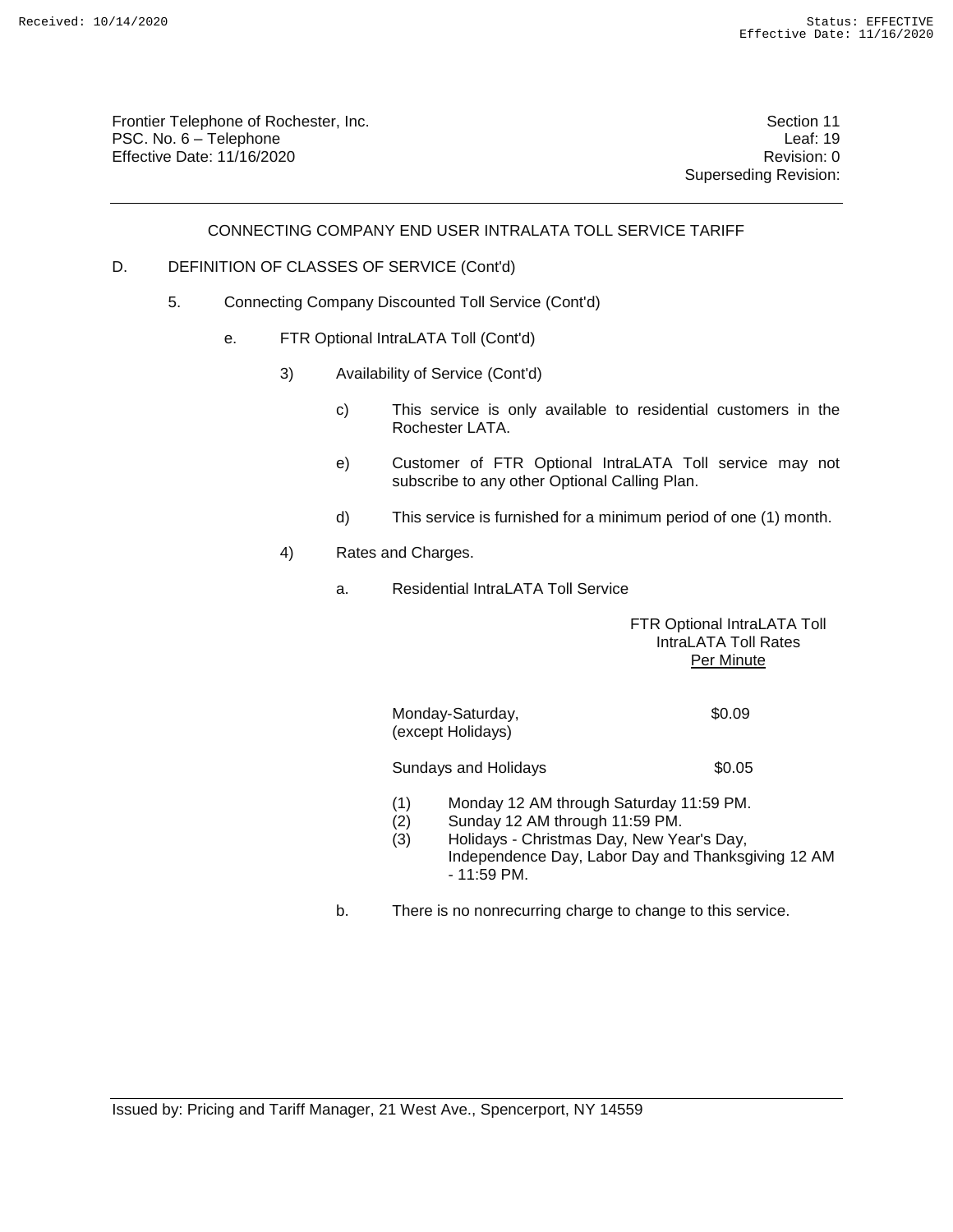Frontier Telephone of Rochester, Inc. Section 11 PSC. No. 6 – Telephone Leaf: 20 Effective Date: 11/16/2020 **Review Accounts** Effective Date: 0

Superseding Revision:

#### CONNECTING COMPANY END USER INTRALATA TOLL SERVICE TARIFF

- E. WIDE AREA TELEPHONE SERVICE<sup>1</sup> Grandfathered
	- 1. General

Wide Area Telephone Service (WATS) is furnished by the Telephone Company or furnished jointly by the Telephone Company and participating or concurring carriers.

- 2. Definitions
	- a. Outward WATS
		- 1) Outward WATS is the furnishing of facilities for dial type telephone communication from an outward WATS access line, of a type listed in 10. following, to IntraLATA toll points within the Rochester LATA in accordance with the regulations and schedules of charges as specified herein, except as provided in E.3. following. Outward WATS may be used for the completion of local calls, at the subscriber's option, where facilities permit.
		- 2) If the subscriber to interLATA WATS does not subscribe to IntraLATA WATS, calls made within the same LATA over the outward WATS access line will be billed at charges for local and toll calls specified in the Telephone Company's Tariffs and/or Retail Catalog.
	- b. 800 Service
		- 1) 800 Service is the furnishing of facilities for dial type telephone communication to an 800 Service access line, of a type listed in 10. following, from intraLATA local and toll points within New York State in accordance with the regulations and schedules of charges as specified herein, except as provided in 2) below.
		- 2) InterLATA dial type telephone communication to an 800 Service access line, is furnished by an interexchange carrier. Any interexchange carrier may provide interLATA service subject to the availability and compatibility of the facilities of the Telephone Company and of the interexchange carrier.

Since interLATA calls cannot be prevented from reaching an 800 Service number, the customer subscribing to intraLATA 800 Service must also subscribe to an interLATA 800 Service or similar service provided by an interexchange carrier.

<sup>1</sup> Wide Area Telephone Service (WATS) offering is grandfathered as of August 7, 2020 and limited to existing subscribers at their existing locations.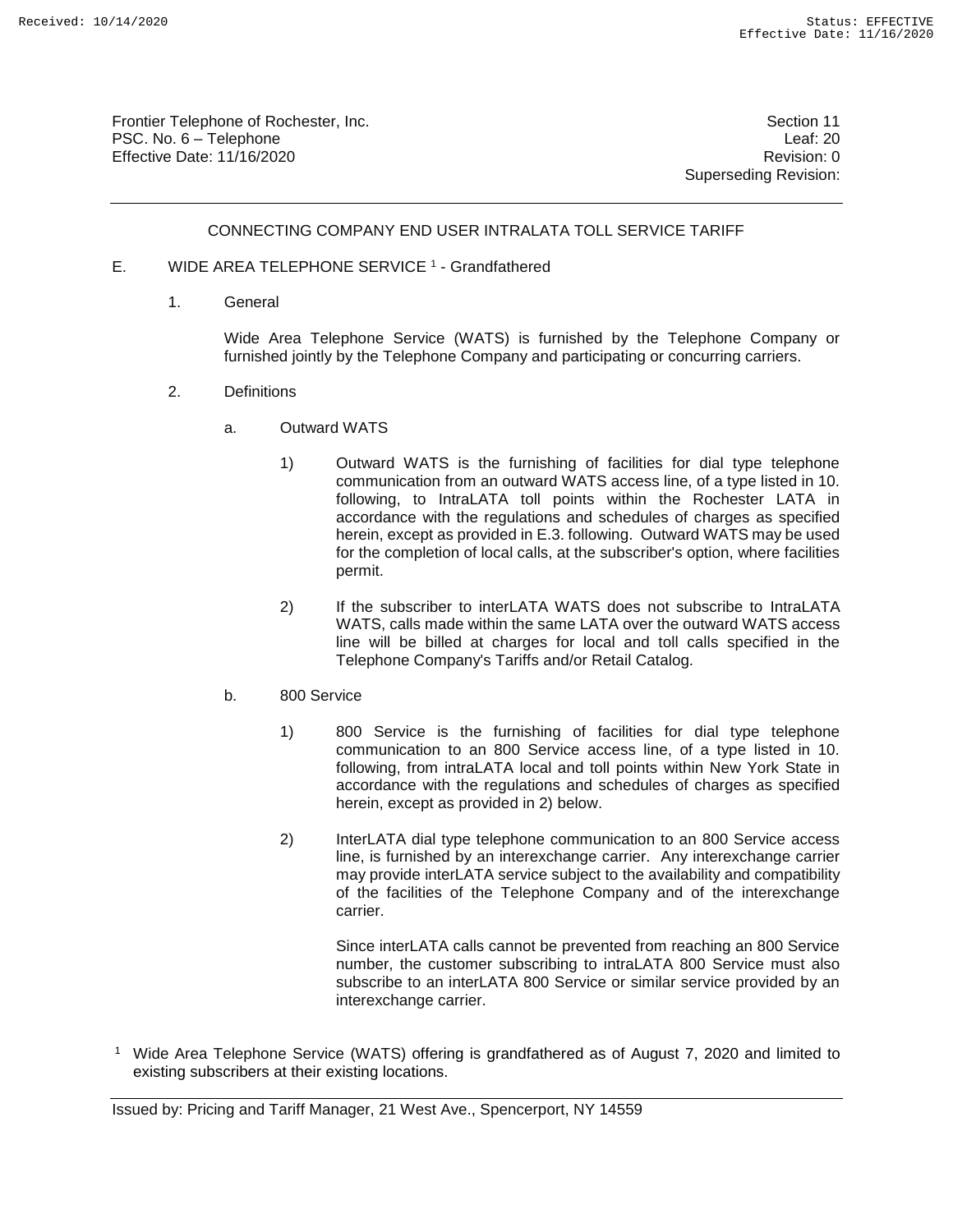Frontier Telephone of Rochester, Inc. Section 11 PSC. No. 6 – Telephone Leaf: 21 Effective Date: 11/16/2020 **Review Accounts** Effective Date: 0

Superseding Revision:

#### CONNECTING COMPANY END USER INTRALATA TOLL SERVICE TARIFF

- E. WIDE AREA TELEPHONE SERVICE<sup>1</sup> Grandfathered (Cont'd)
	- 2. Definitions (Cont'd)
		- c. 800 NXX Service

800 NXX Service is an interim service through which a WATS access line, is furnished for use by an Interexchange Carrier in providing both intraLATA and interLATA incoming dial type telephone communication service at the Interexchange Carrier's WATS-like rates. 800 NXX Service will be withdrawn when 800 Service with ten-digit identification capability is offered.

- d. Dial type telephone communication as specified in a. and b. above is a call dialed by the subscriber from his outward WATS access line or an incoming call dialed to a subscriber's 800 Service access line, except that if facilities are not available for dial completion, the call may be placed with a common carrier operator. The call may also be placed with a common carrier operator in the same manner if the subscriber for any reason cannot reach a dialed station.
- e. A WATS access line is a transmission path from a Telephone Company Central Office to a subscriber's premises and is provided for the purpose of originating outward WATS calls or receiving incoming 800 Service or 800 NXX Service calls. Each such line will be arranged, at the subscriber's option, for either outward WATS or incoming 800 Service or 800 NXX Service, subject to the provisions of E.5. following.
- f. A WATS access line for use by Interexchange Carriers is a transmission path from a Telephone Company Central Office to the premises of the end user designated by the Interexchange Carrier for the purpose of originating outward WATS calls or receiving incoming 800 Service or 800 NXX Service calls. Each such line will be arranged, at the Interexchange Carrier's option, for either outward WATS or incoming 800 Service or 800 NXX Service, but not both, subject to the provisions of E.5. following.
- g. The WATS access line for use by Interexchange Carriers is billed by the Telephone Company to the Interexchange Carrier at the monthly rates and service charges set forth in the this Tariff. For Service Arrangements A, B and C, IntraLATA usage which originates (outward service) or terminates (inward service) in this access line is billed by the Telephone Company to the end user at the rates set forth in this Tariff and/or Retail Catalog.

For Service Arrangement D, all usage charges are billed by the Interexchange Carrier which provides the service, at the Interexchange Carrier's WATS-like rates.

<sup>&</sup>lt;sup>1</sup> Wide Area Telephone Service (WATS) offering is grandfathered as of August 7, 2020 and limited to existing subscribers at their existing locations.

Issued by: Pricing and Tariff Manager, 21 West Ave., Spencerport, NY 14559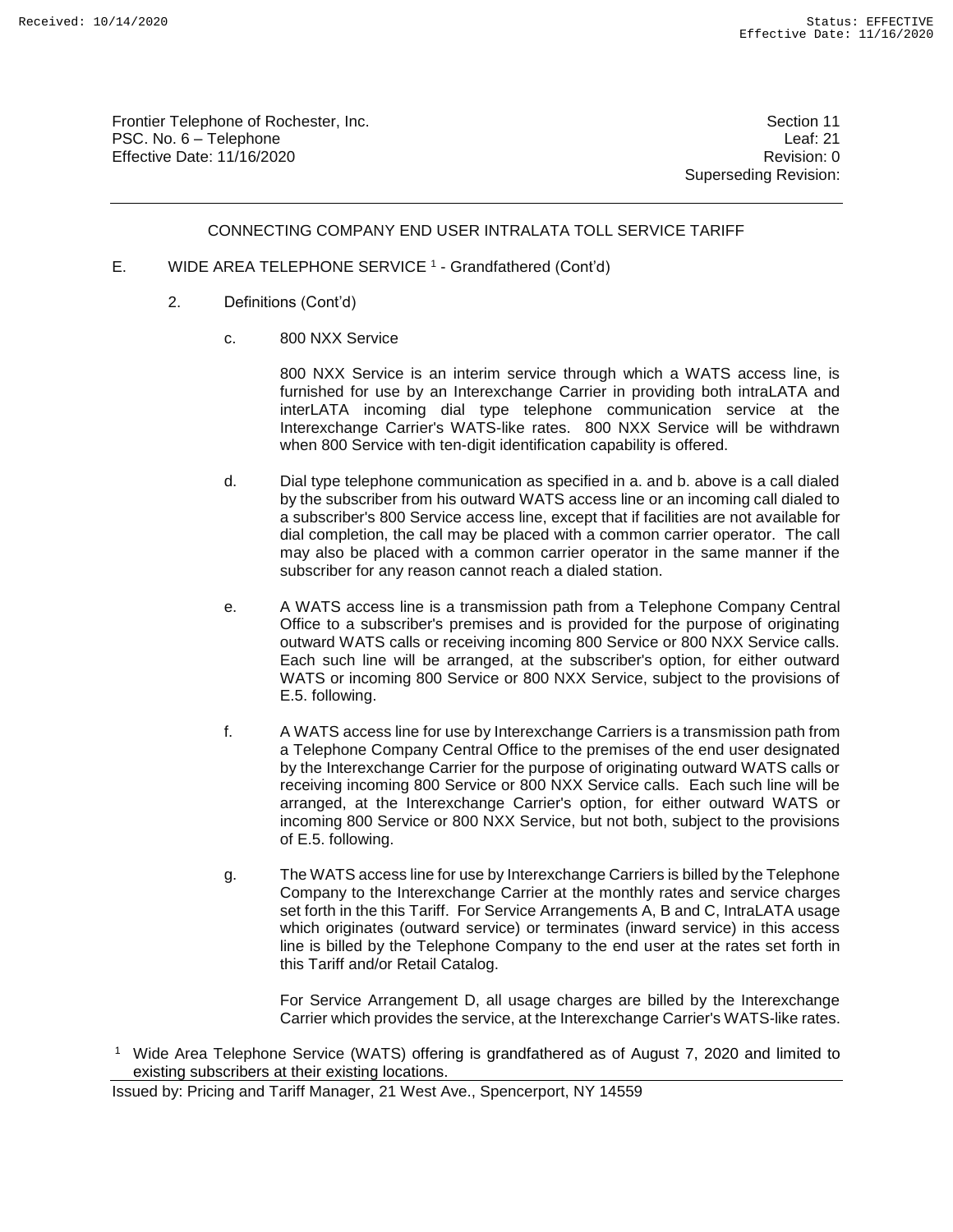Frontier Telephone of Rochester, Inc. Section 11 PSC. No. 6 – Telephone Leaf: 22 Effective Date: 11/16/2020 **Review Accounts** Effective Date: 0

Superseding Revision:

#### CONNECTING COMPANY END USER INTRALATA TOLL SERVICE TARIFF

- E. WIDE AREA TELEPHONE SERVICE<sup>1</sup> Grandfathered (Cont'd)
	- 3. Limitation of Service
		- a. WATS does not include person-to-person, collect, conference, or other calls requiring operator handling except as provided in 2.d preceding.
		- b. WATS is not represented as adapted for connection to other services of the Telephone Company. The service contemplates the provision of satisfactory transmission only between the access line and the calling or called station.
		- c. 800 Service or 800 NXX Service may be furnished only when and for so long as the customer subscribes to a sufficient number of access lines to handle adequately the volume of telephone calls received, without interfering with any of the services offered by the Telephone Company. In the event that the use of the service causes such interference, the Telephone Company shall have the right to discontinue service without prior notification to the subscriber.
	- 4. Use of the Service by the Subscriber

The service may be shared subject to the provisions of Section 1, subsection B.2, Sharing of Service.

5. Minimum Contract Period

The minimum contract period for Outward WATS Service provided by the Telephone Company is one month. Contracts are subject to the provisions of paragraph 8. following.

- 6. Class of Service
	- a. Outward WATS furnished by the Telephone Company permits calling between IntraLATA points in Rochester LATA and a WATS access line at rates based on the accumulated time per month. Accumulated time is based on a minimum average of one minute per call. Time is charged in full hours with any remaining fraction over 1/2 hour treated as a full hour.
	- b. Charges for calls for Directory Assistance placed over Outward WATS access lines are set forth in Section 5.
- <sup>1</sup> Wide Area Telephone Service (WATS) offering is grandfathered as of August 7, 2020 and limited to existing subscribers at their existing locations.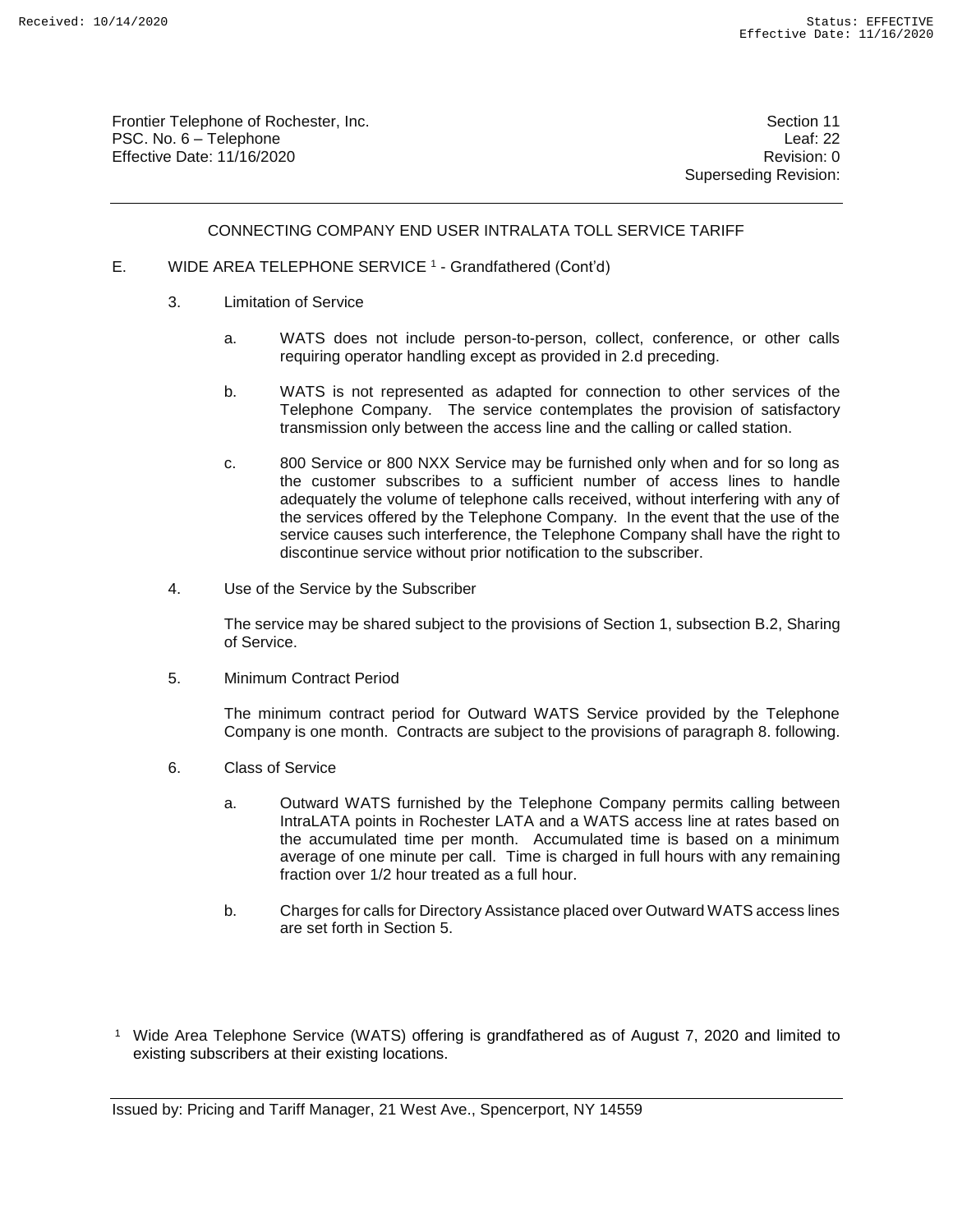Frontier Telephone of Rochester, Inc. Section 11 PSC. No. 6 – Telephone Leaf: 23 Effective Date: 11/16/2020 **Review Account 2018** Revision: 0

Superseding Revision:

Monthly Rate \*

#### CONNECTING COMPANY END USER INTRALATA TOLL SERVICE TARIFF

- E. WIDE AREA TELEPHONE SERVICE<sup>1</sup> Grandfathered (Cont'd)
	- 7. Allowance for Interruptions
		- a. Interruptions to the access line of 24 consecutive hours or more, not due to the negligence of the subscriber, are credited at one-thirtieth of the monthly charge for the access line for each 24 hours or major fraction thereof of interruption.
		- b. Message toll telephone service furnished at a subscriber's request when his Outward WATS is interrupted is charged for at the message toll telephone rates, and amendments thereto and successive issues thereof.
	- 8. Continuity of Service

In case of connection of a WATS access line for a subscriber at a location where WATS has been cancelled by the subscriber or end user less than two weeks previous to the date of connection, charges for the service so established will commence one day following the cancellation date of the prior service.

9. Service Charges

An installation charge applies to each access line listed in 10. below, except that no installation charge applies where the service is connected subject to the provisions of paragraph 8. preceding.

| Installation charge for each two-wire access line | \$102.00 |  |
|---------------------------------------------------|----------|--|
|---------------------------------------------------|----------|--|

10. Rates and Charges

a. Access lines

| 1)           | Each WATS Access Line arranged for:<br>Outward WATS and 800 Service      | \$30.97 |
|--------------|--------------------------------------------------------------------------|---------|
| $\mathbf{2}$ | Each WATS Access Line for use by<br>Interexchange Carriers arranged for: |         |
|              | Outward WATS and 800 Service                                             | \$30.97 |

- The Surcharge for State Gross Income and Earnings Taxes applies to these rates. See Section 9, Taxes and Surcharges.
- <sup>1</sup> Wide Area Telephone Service (WATS) offering is grandfathered as of August 7, 2020 and limited to existing subscribers at their existing locations.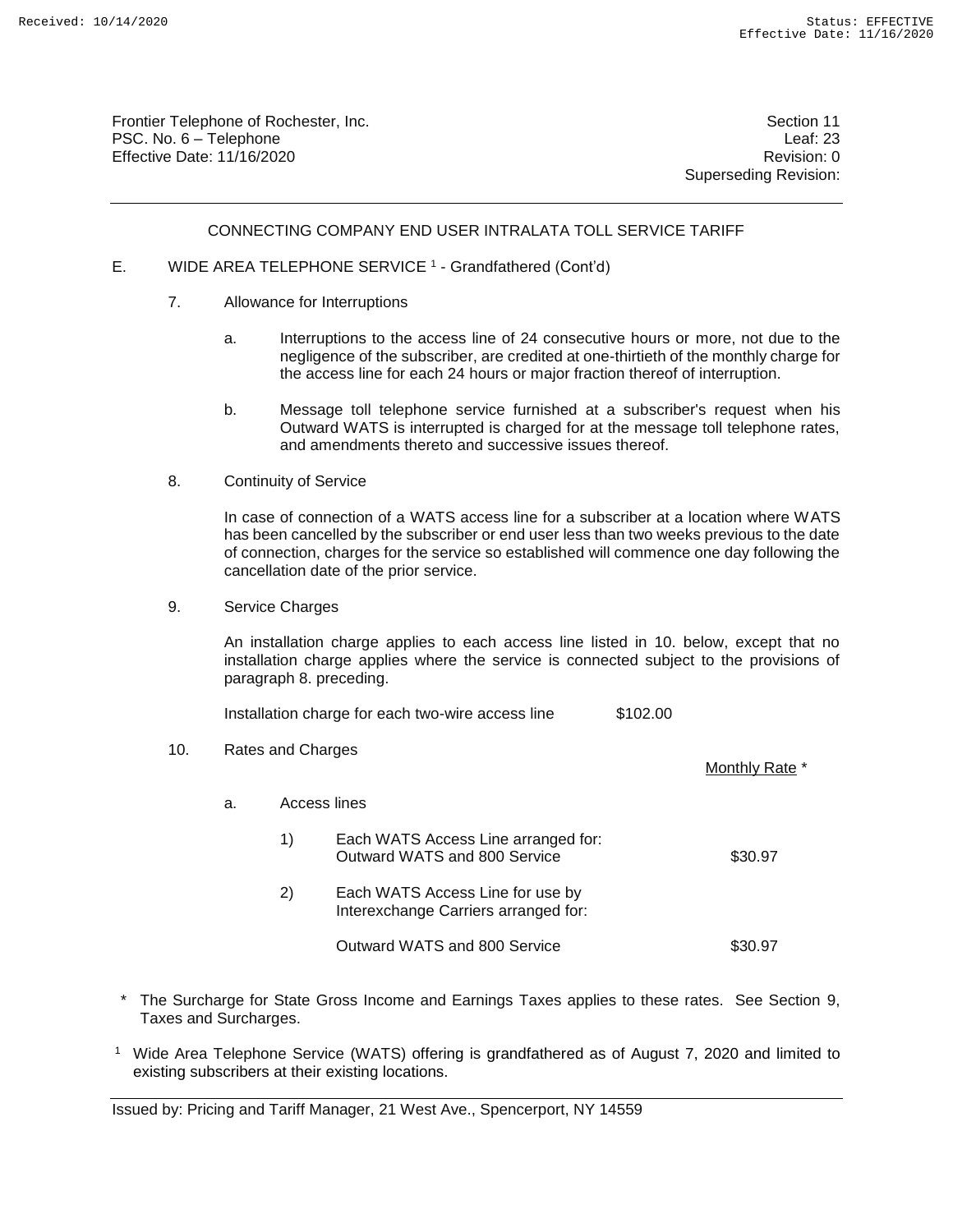Frontier Telephone of Rochester, Inc. Section 11 PSC. No. 6 – Telephone Leaf: 24 Effective Date: 11/16/2020 **Review Accounts** Effective Date: 0

Superseding Revision:

#### CONNECTING COMPANY END USER INTRALATA TOLL SERVICE TARIFF

#### E. WIDE AREA TELEPHONE SERVICE<sup>1</sup> - Grandfathered (Cont'd)

- 10. Rates and Charges (Cont'd)
	- b. Outward WATS and 800 Service Usage Rates

| <b>Time Periods</b>       | Hourly Rate * |
|---------------------------|---------------|
| First 15 Hours, each Hour | \$12.85       |
| Next 30 Hours, each Hour  | \$6.65        |
| Next 35 Hours, each Hour  | \$4.70        |
| Next 40 Hours, each Hour  | \$2.80        |
| Over 120 Hours, each Hour | \$2.10        |

c. Rates for Fractional Period

If the period of service exceeds one month, the charge for each day in a fractional part of a month is 1/30th of the monthly rate for the access line plus the charges for the hours used.

- 11. Service Arrangements
	- a. Subscribers to outward WATS have the option of subscribing to one or more of the Service Arrangements described herein. 800 Service is available with Service Arrangement A only.
	- b. Interexchange Carriers have the option of designating one or more of the Service Arrangements described herein when ordering WATS access lines for use by Interexchange Carriers, with the exception that 800 Service is available with Service Arrangement A only and 800 NXX Service is available with Service Arrangement D only.
	- c. Service Arrangement Description:

Service Arrangement A: IntraLATA usage is billed at the WATS rates set forth herein; interLATA usage is billed at the WATS or WATS-like rates of the Interexchange Carrier providing interLATA service.

- \* The Surcharge for State Gross Income and Earnings Taxes applies to these rates.
- <sup>1</sup> Wide Area Telephone Service (WATS) offering is grandfathered as of August 7, 2020 and limited to existing subscribers at their existing locations.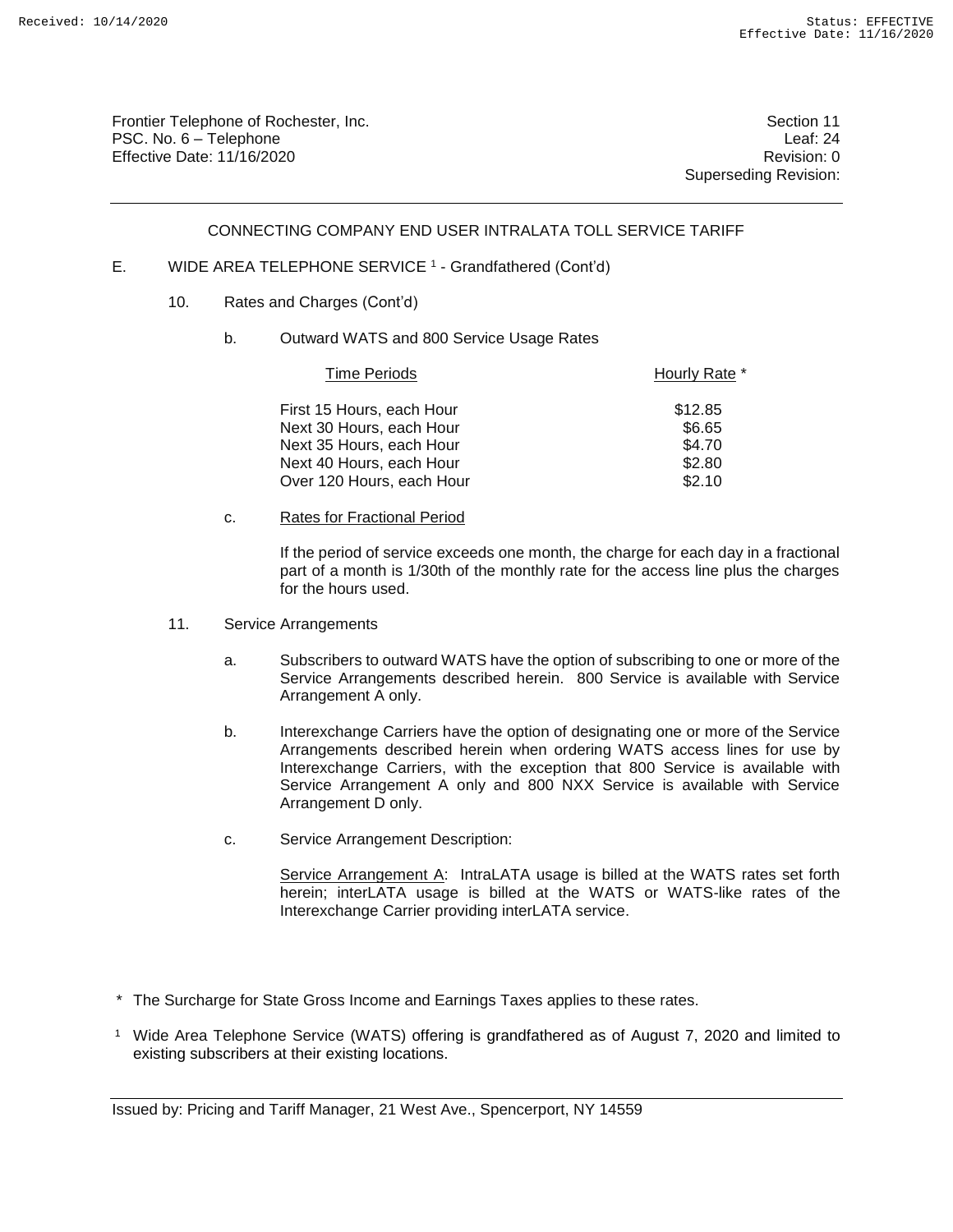Frontier Telephone of Rochester, Inc. Section 11 PSC. No. 6 – Telephone Leaf: 25 Effective Date: 11/16/2020 **Review Accounts** Effective Date: 0

Superseding Revision:

#### CONNECTING COMPANY END USER INTRALATA TOLL SERVICE TARIFF

- E. WIDE AREA TELEPHONE SERVICE<sup>1</sup> Grandfathered (Cont'd)
	- 11. Service Arrangements (Cont'd)
		- c. Service Arrangement Descriptions: (Cont'd)

Service Arrangement B: IntraLATA usage is billed at the WATS rates set forth herein; interLATA usage is billed at other than WATS or WATS-like rates (e.g., toll-type rates) of the Interexchange Carrier providing interLATA service.

Service Arrangement C: IntraLATA usage is billed at charges for local and toll calls: interLATA usage is billed at the WATS or WATS-like rates of the Interexchange Carriers providing InterLATA service.

Service Arrangement D: IntraLATA and InterLATA usage is billed by the Interexchange Carrier providing the service at the Interexchange Carrier's WATS-like rates

- 12. Service Groups
	- a. A Service Group consists of one or more access lines, listed in 10. preceding, having the same Universal Service Order Code (USOC) and serving the same subscriber, or end user, at the same premises.
	- b. A subscriber is limited to having one Service Group of the same type (USOC) at the same premises.
	- c. Only one USOC may appear in the same Service Group.
	- d. Each access line in a Service Group may be assigned only one USOC.

<sup>&</sup>lt;sup>1</sup> Wide Area Telephone Service (WATS) offering is grandfathered as of August 7, 2020 and limited to existing subscribers at their existing locations.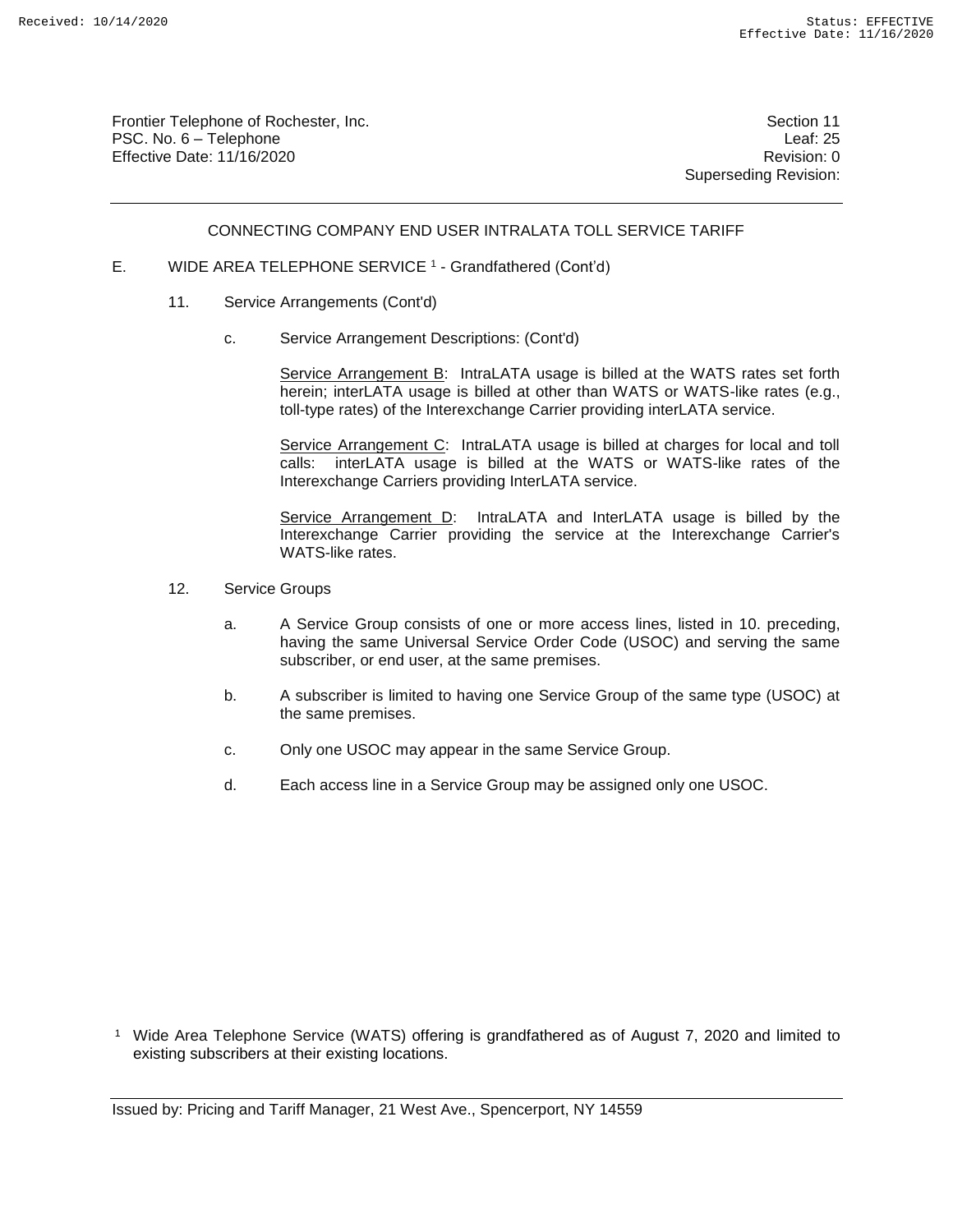Frontier Telephone of Rochester, Inc. Section 11 PSC. No. 6 – Telephone Leaf: 26 Effective Date: 11/16/2020 **Review Account 2018** Revision: 0

Superseding Revision:

#### CONNECTING COMPANY END USER INTRALATA TOLL SERVICE TARIFF

- E. WIDE AREA TELEPHONE SERVICE<sup>1</sup> Grandfathered (Cont'd)
	- 13. Billing of Outward WATS and 800 Service Usage

Where outward WATS and 800 Service usage is billable under the IntraLATA usage rate schedule in paragraph 10.b., preceding, the usage charges are determined in the following manner:

- a. Determine the total hours of IntraLATA usage in each Service Group.
- b. Determine the number of access lines in service in each Service Group.
- c. Determine the average usage per line in each Service Group by dividing the total hours of usage in each Service Group by the number of access lines in each Service Group. Round to the nearest hour for each Service Group.
- d. Compute the average charge per access line by Service Group by multiplying the average usage per line, as determined in c. above, by the appropriate time period charges in paragraph 10. Rates and Charges preceding.
- e. Multiply the average charge per access line in each Service Group by the number of access lines in each Service Group and total separately by Service Group.

<sup>1</sup> Wide Area Telephone Service (WATS) offering is grandfathered as of August 7, 2020 and limited to existing subscribers at their existing locations.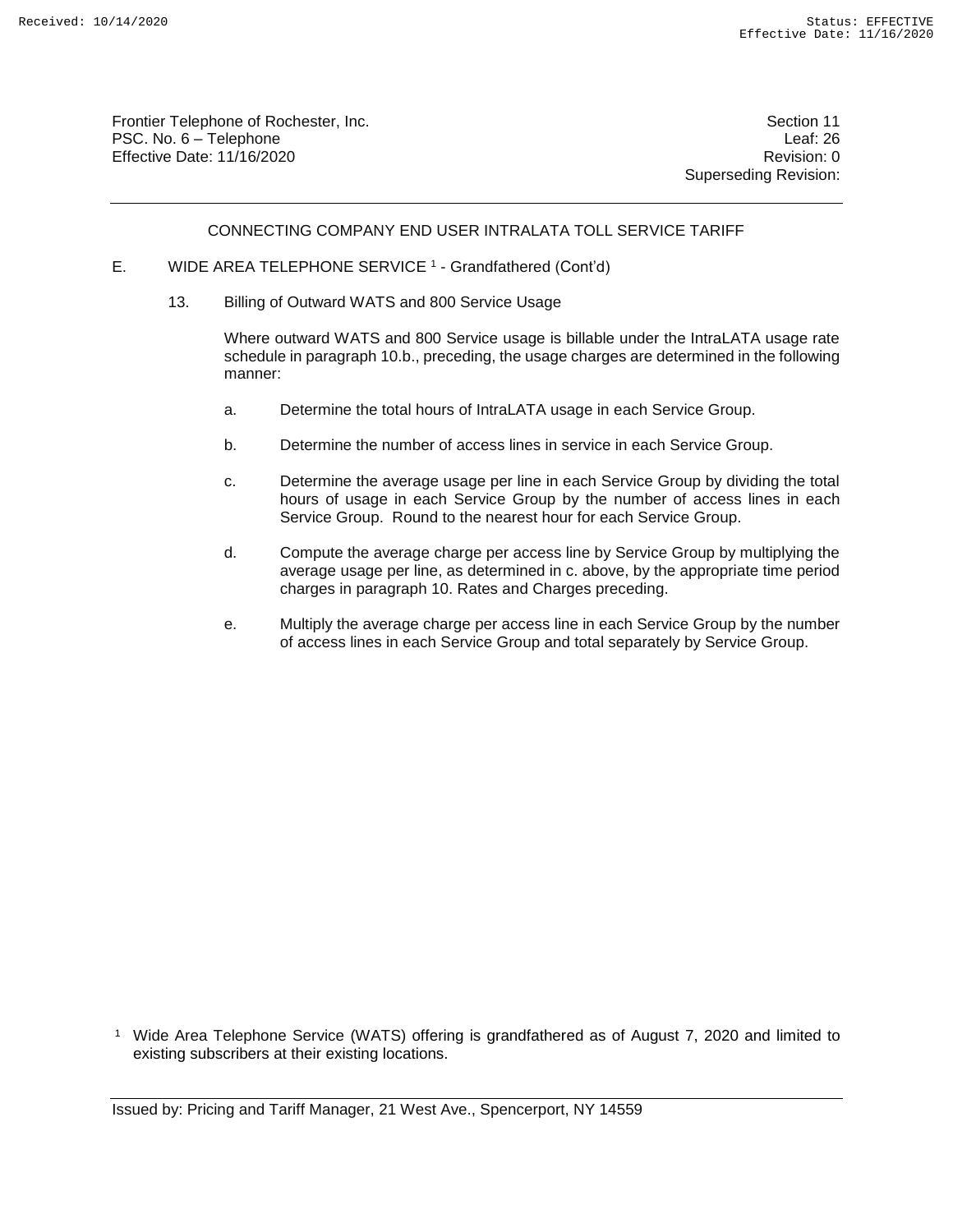Frontier Telephone of Rochester, Inc. Section 11 PSC. No. 6 – Telephone Leaf: 27 Effective Date: 11/16/2020 **Review Account 2018** Revision: 0

Superseding Revision:

# CONNECTING COMPANY END USER INTRALATA TOLL SERVICE TARIFF

# F. CONNECTING COMPANIES

Connecting Company carriers operating within the Rochester LATA are listed below.

Toll rate centers operated by Connecting Companies and the names of the carriers operating such centers are listed on the following pages of this Section.

| Name of Carrier                                       | <b>Principal Office</b> |
|-------------------------------------------------------|-------------------------|
| ALLTEL New York, Inc.                                 | North Syracuse, N.Y.    |
| Citizens Telecommunications Company of New York, Inc. | Rochester, N.Y.         |
| Ogden Telephone Company                               | Spencerport, N.Y.       |
| Frontier Telephone of Seneca Gorham, Inc.             | Holcomb, N.Y.           |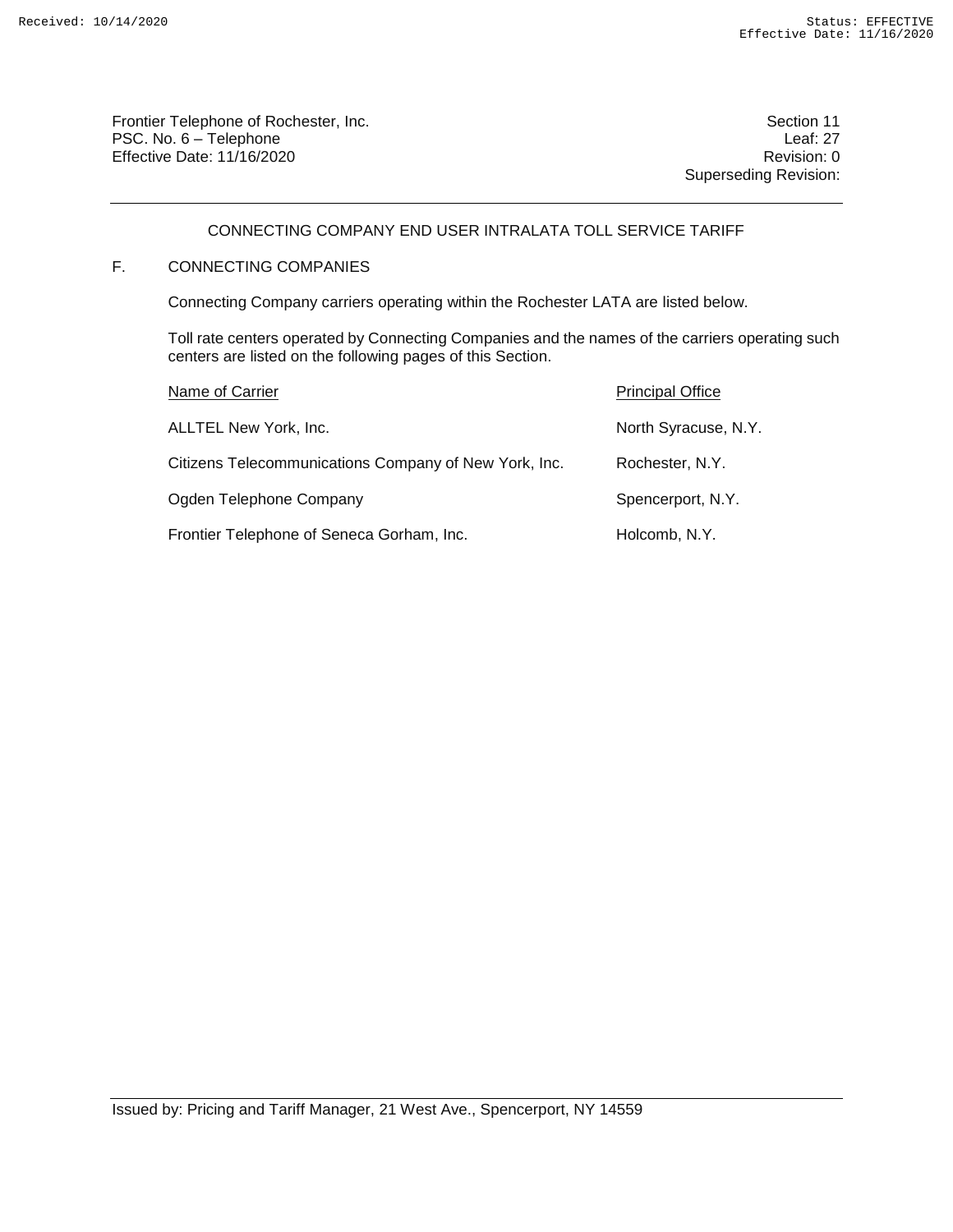Frontier Telephone of Rochester, Inc. Section 11 PSC. No. 6 – Telephone Leaf: 28<br>Effective Date: 11/16/2020 Effective Date:  $11/16/2020$ 

Superseding Revision:

## CONNECTING COMPANY END USER INTRALATA TOLL SERVICE TARIFF

# G. CONCURRING COMPANIES

1. Connecting Company Toll Rate Centers

| <b>Toll Rate Center</b>                                                                      | Carrier                                                                                                                                                                                                                                                                                                             |
|----------------------------------------------------------------------------------------------|---------------------------------------------------------------------------------------------------------------------------------------------------------------------------------------------------------------------------------------------------------------------------------------------------------------------|
| Dalton<br>Hilton<br>Holcomb<br>Honeoye<br>Rushville<br>Shortsville<br>Spencerport<br>Stanley | Citizens Telecommunications. Co. of N.Y., Inc.<br>Ogden Tel. Co.<br>Frontier Communications of Seneca-Gorham, Inc.<br>Frontier Communications of Seneca-Gorham, Inc.<br>Frontier Communications of Seneca-Gorham, Inc.<br>ALLTEL New York, Inc.<br>Ogden Tel. Co.<br>Frontier Communications of Seneca-Gorham, Inc. |
|                                                                                              |                                                                                                                                                                                                                                                                                                                     |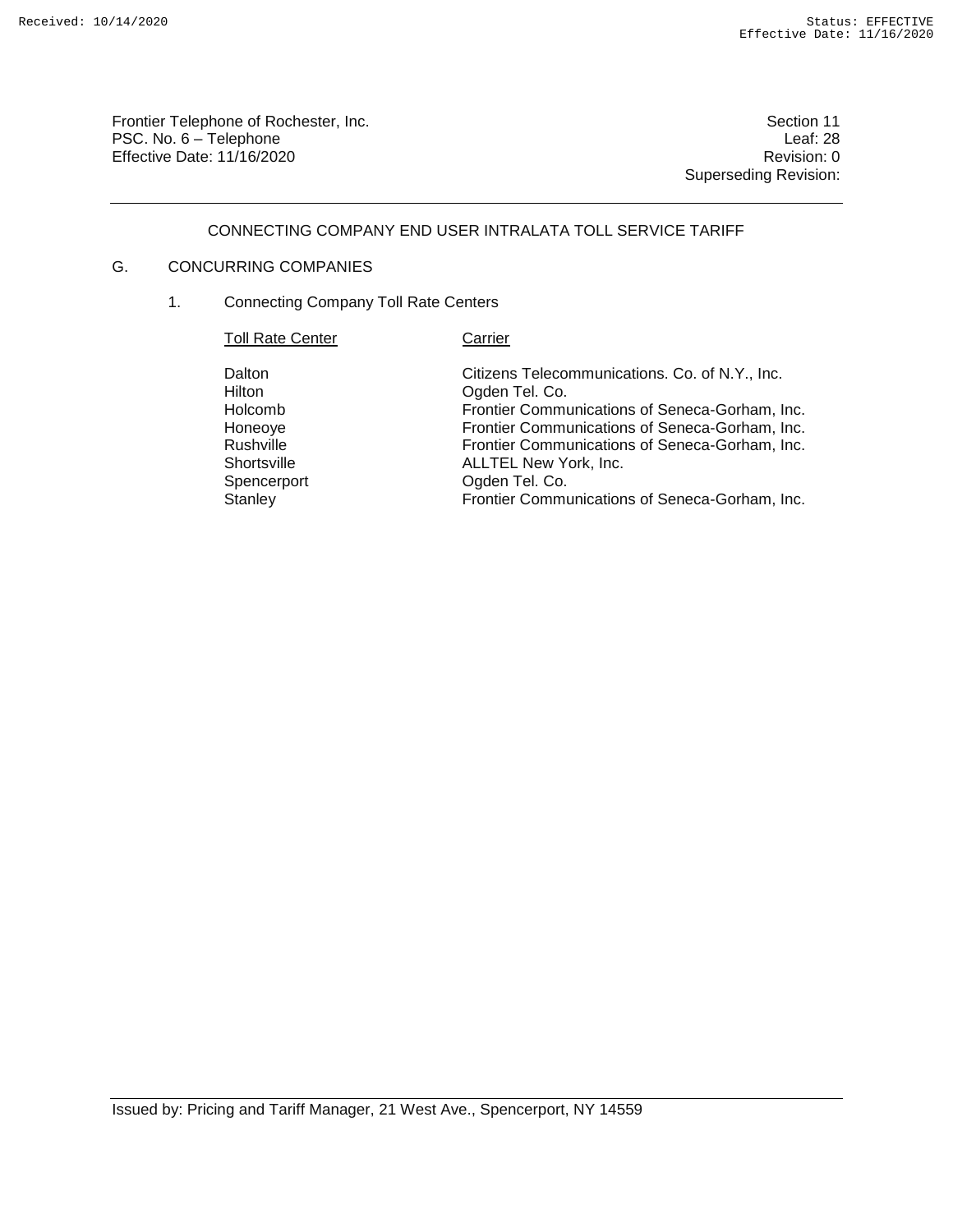Frontier Telephone of Rochester, Inc. Section 11 PSC. No. 6 – Telephone Leaf: 29 Effective Date: 11/16/2020 **Review Account 2018** Revision: 0

Superseding Revision:

#### CONNECTING COMPANY END USER INTRALATA TOLL SERVICE TARIFF

#### H. LIST OF RATE CENTERS, CENTRAL OFFICES AND LATA SERVICE AREAS

1. List of rate Centers

An alphabetical list of each exchange in the Rochester, N.Y. LATA covered by this tariff with its corresponding Vertical and Horizontal Coordinates and Numbering Plan Area.

Mobile Telephone Service base stations, which serve Mobile units within New York State are grouped under "Radiotelephone Stations of Common Carriers" and "Radiotelephone Stations of Miscellaneous Common Carriers."

2. List of Central Offices

A numerical list of each central office and its serving rate center and LATA Service Area.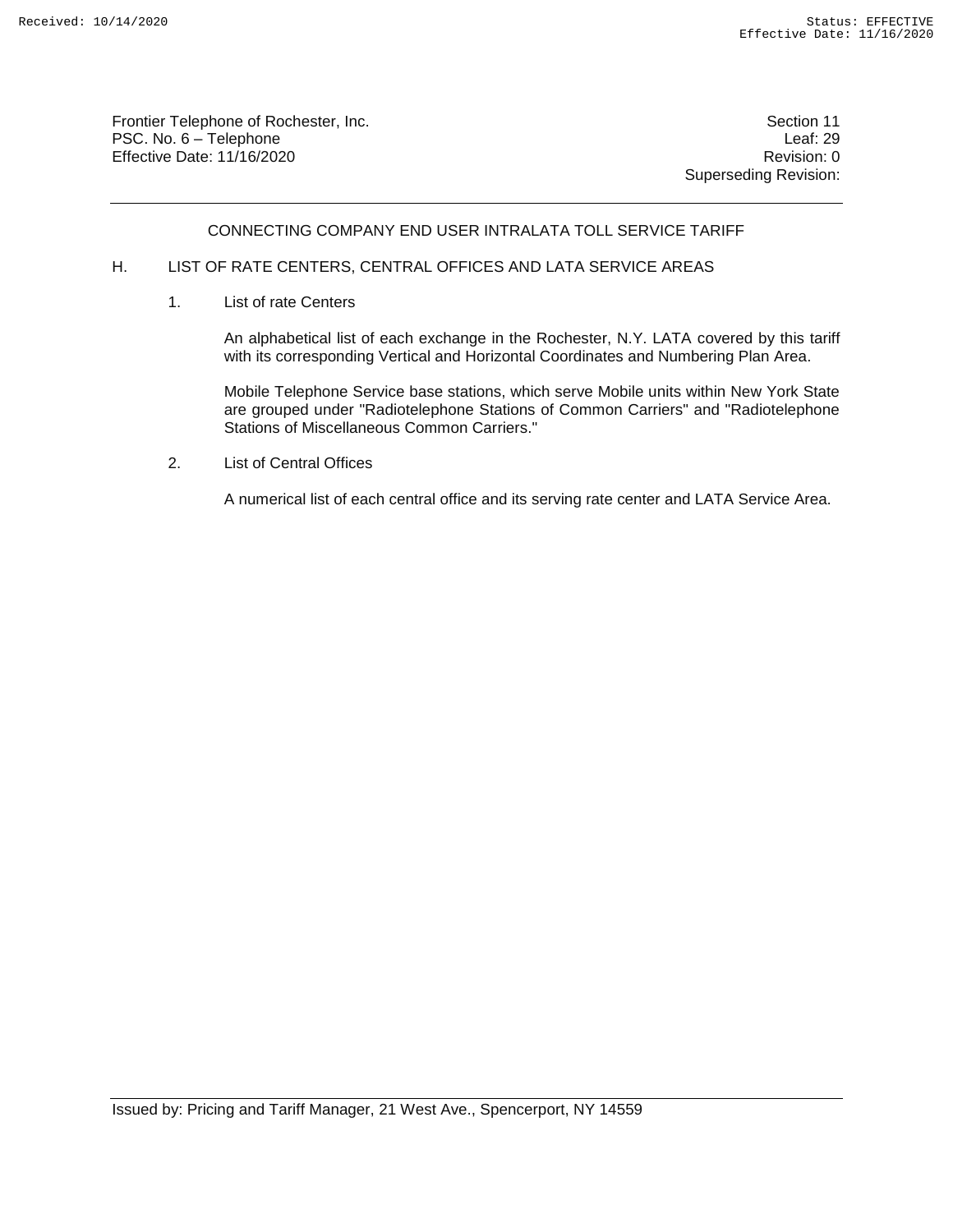Frontier Telephone of Rochester, Inc.<br>
PSC. No. 6 – Telephone<br>
Leaf: 30 PSC. No. 6 – Telephone Leaf: 30<br>Effective Date: 11/16/2020 Effective Date:  $11/16/2020$ 

Superseding Revision:

#### CONNECTING COMPANY END USER INTRALATA TOLL SERVICE TARIFF

# H. LIST OF RATE CENTERS, CENTRAL OFFICES AND LATA SERVICE AREAS (Cont'd)

| Exchange | V    | Н    | <b>NUMBERING</b><br><b>PLAN AREA</b> |
|----------|------|------|--------------------------------------|
|          | 5008 | 2100 | 585                                  |
|          | 4969 | 2181 | 585                                  |
|          | 4956 | 2229 | 585                                  |
|          | 4931 | 2245 | 585                                  |
|          | 4967 | 2203 | 585                                  |
|          | 4931 | 2117 | 585                                  |
|          | 5050 | 2190 | 585                                  |
|          | 4947 | 2223 | 585                                  |
|          | 5019 | 2096 | 585                                  |
|          | 5054 | 2162 | 585                                  |
|          | 5025 | 2260 | 585                                  |
|          | 4909 | 2172 | 585                                  |
|          | 4908 | 2165 | 585                                  |
|          | 4996 | 2176 | 585                                  |
|          | 4914 | 2253 | 585                                  |
|          | 4977 | 2148 | 585                                  |
|          | 4938 | 2186 | 585                                  |
|          | 4905 | 2234 | 585                                  |
|          | 4941 | 2137 | 585                                  |
|          | 4970 | 2136 | 585                                  |
|          | 4947 | 2166 | 585                                  |
|          | 5008 | 2184 | 585                                  |
|          | 4979 | 2222 | 585                                  |
|          | 4978 | 2160 | 585                                  |

3. List of Rate Centers

Issued by: Pricing and Tariff Manager, 21 West Ave., Spencerport, NY 14559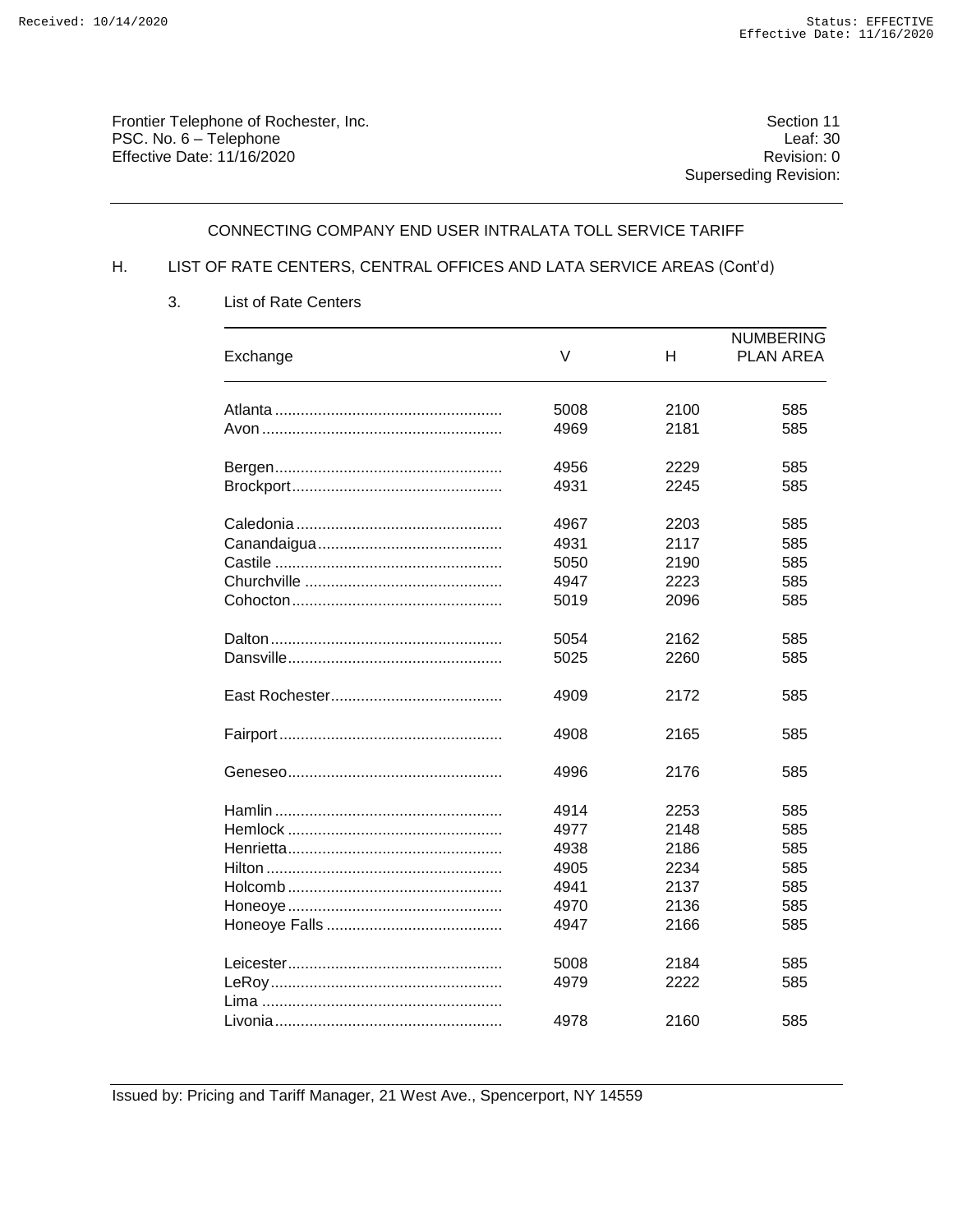Frontier Telephone of Rochester, Inc. Section 11 PSC. No. 6 – Telephone Leaf: 31<br>Effective Date: 11/16/2020 Effective Date:  $11/16/2020$ 

Superseding Revision:

#### CONNECTING COMPANY END USER INTRALATA TOLL SERVICE TARIFF

# H. LIST OF RATE CENTERS, CENTRAL OFFICES AND LATA SERVICE AREAS (Cont'd)

| Exchange                                                          | $\vee$ | н    | <b>NUMBERING</b><br><b>PLAN AREA</b> |
|-------------------------------------------------------------------|--------|------|--------------------------------------|
|                                                                   | 5014   | 2175 | 585                                  |
|                                                                   | 4990   | 2099 | 585                                  |
|                                                                   | 5046   | 2166 | 585                                  |
|                                                                   | 5000   | 2213 | 585                                  |
|                                                                   | 5027   | 2191 | 585                                  |
|                                                                   | 4898   | 2098 | 585                                  |
| Radiotelephone Stations of Common<br>Carriers:                    |        |      |                                      |
|                                                                   | 4913   | 2195 | 585                                  |
| Radiotelephone Station of VHF Maritime<br><b>Common Carriers:</b> |        |      |                                      |
|                                                                   | 4913   | 2195 | 585                                  |
|                                                                   | 4945   | 2178 | 585                                  |
|                                                                   | 4949   | 2094 | 585                                  |
|                                                                   | 4950   | 2195 | 585                                  |
|                                                                   | 4913   | 2118 | 585                                  |
|                                                                   | 4923   | 2223 | 585                                  |
|                                                                   | 5004   | 2127 | 585                                  |
|                                                                   | 4925   | 2085 | 585                                  |
|                                                                   | 4925   | 2146 | 585                                  |
|                                                                   | 5034   | 2211 | 585                                  |
|                                                                   | 5016   | 2118 | 585                                  |
|                                                                   | 4886   | 2177 | 585                                  |
|                                                                   | 4894   | 2185 | 585                                  |
|                                                                   | 5015   | 2216 | 585                                  |

3. List of Rate Centers (Cont'd)

Issued by: Pricing and Tariff Manager, 21 West Ave., Spencerport, NY 14559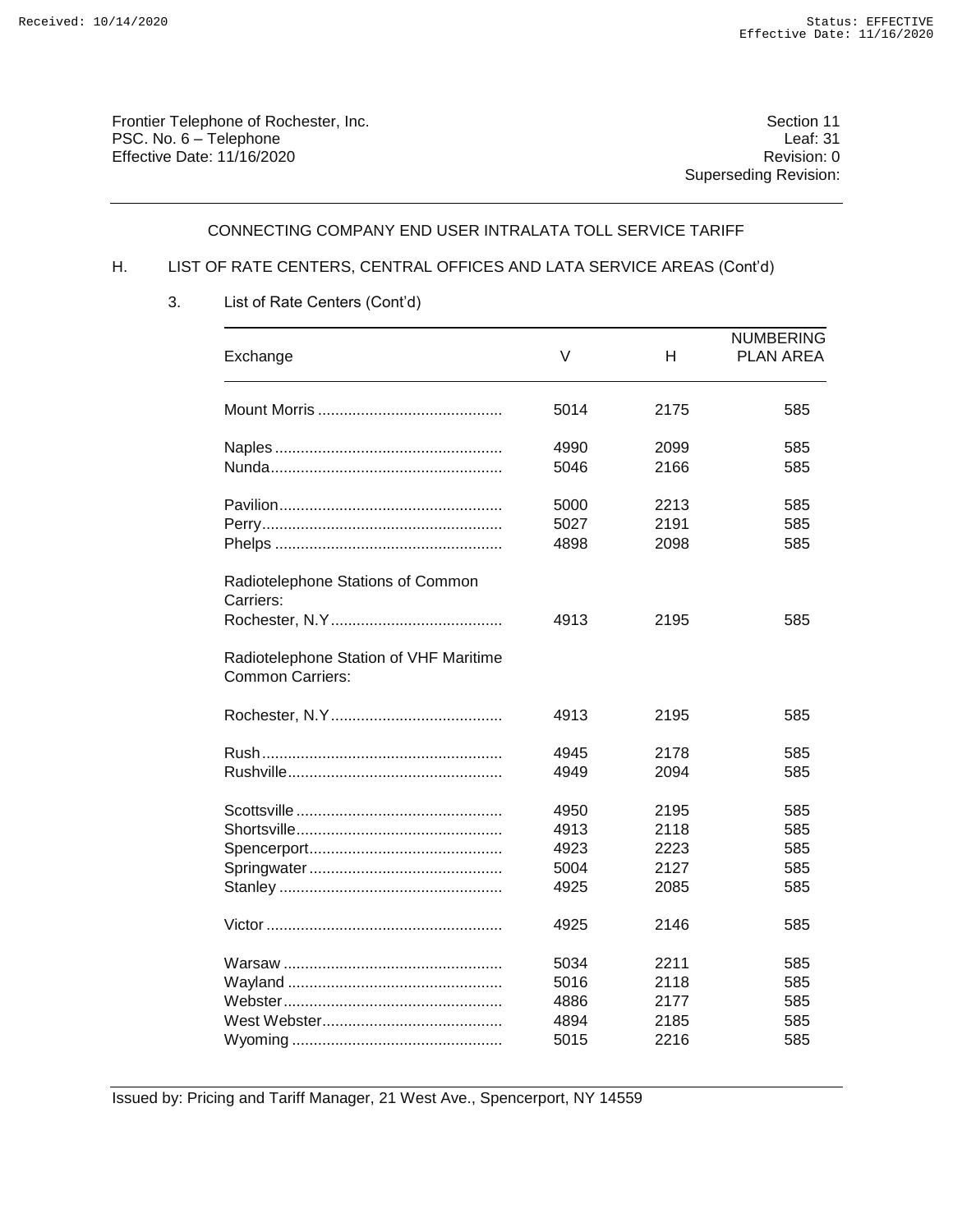Frontier Telephone of Rochester, Inc. Section 11 PSC. No. 6 – Telephone Leaf: 32<br>Effective Date: 11/16/2020 Effective Date:  $11/16/2020$ 

Superseding Revision:

### CONNECTING COMPANY END USER INTRALATA TOLL SERVICE TARIFF

# H. LIST OF RATE CENTERS, CENTRAL OFFICES AND LATA SERVICE AREAS (Cont'd)

4. List of Central Offices and Rate Centers

## CENTRAL OFFICE RATE CENTER

| Rochester             |
|-----------------------|
| Fairport              |
| Avon                  |
| Honeove               |
| Rochester             |
| Perry                 |
| Geneseo               |
| Rochester             |
| Each Rochester        |
| Rochester             |
| Rochester             |
| Rochester             |
| Webster               |
| Rochester             |
| Rochester             |
| Shortsville           |
| Rochester             |
| Churchville           |
| Rochester             |
| Henrietta             |
| Dansville             |
| Rochester             |
| Rochester             |
| Livonia               |
| Spencerport           |
| Henrietta             |
| Hemlock               |
| <b>Naples</b>         |
| Fairport              |
| <b>East Rochester</b> |
| Leicester             |
|                       |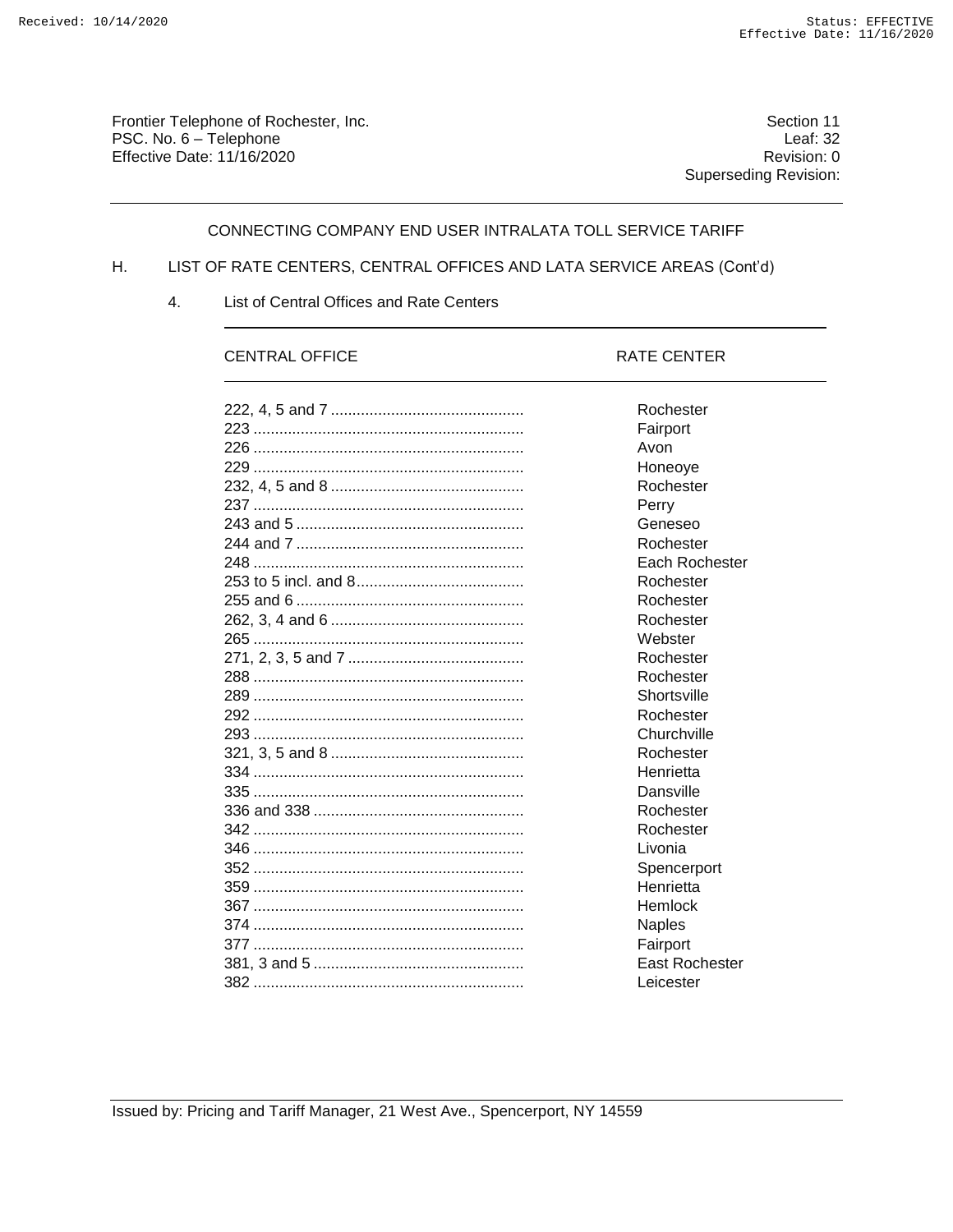Frontier Telephone of Rochester, Inc. PSC. No. 6 - Telephone Effective Date: 11/16/2020

Section 11 Leaf:  $33$ Revision: 0 **Superseding Revision:** 

### CONNECTING COMPANY END USER INTRALATA TOLL SERVICE TARIFF

#### LIST OF RATE CENTERS, CENTRAL OFFICES AND LATA SERVICE AREAS (Cont'd) Η.

4. List of Central Offices and Rate Centers

# **CENTRAL OFFICE**

#### RATE CENTER

| Cohocton              |
|-----------------------|
| Fairport              |
| Hilton                |
| Canandaigua           |
| <b>Brockport</b>      |
| Victor                |
| Webster               |
| Rochester             |
| Fairport              |
| Rochester             |
| Rochester             |
| Rochester             |
| Rochester             |
| Rochester             |
| Nunda                 |
| Rochester             |
| Dalton                |
| Rochester             |
| Castile               |
| Bergen                |
| Wyoming               |
| Stanley               |
| Rush                  |
| Atlanta               |
| Caledonia             |
| Rochester             |
| Rushville             |
| Rochester             |
| Honeoye Falls         |
| Pavilion              |
| <b>East Rochester</b> |
| Rochester             |